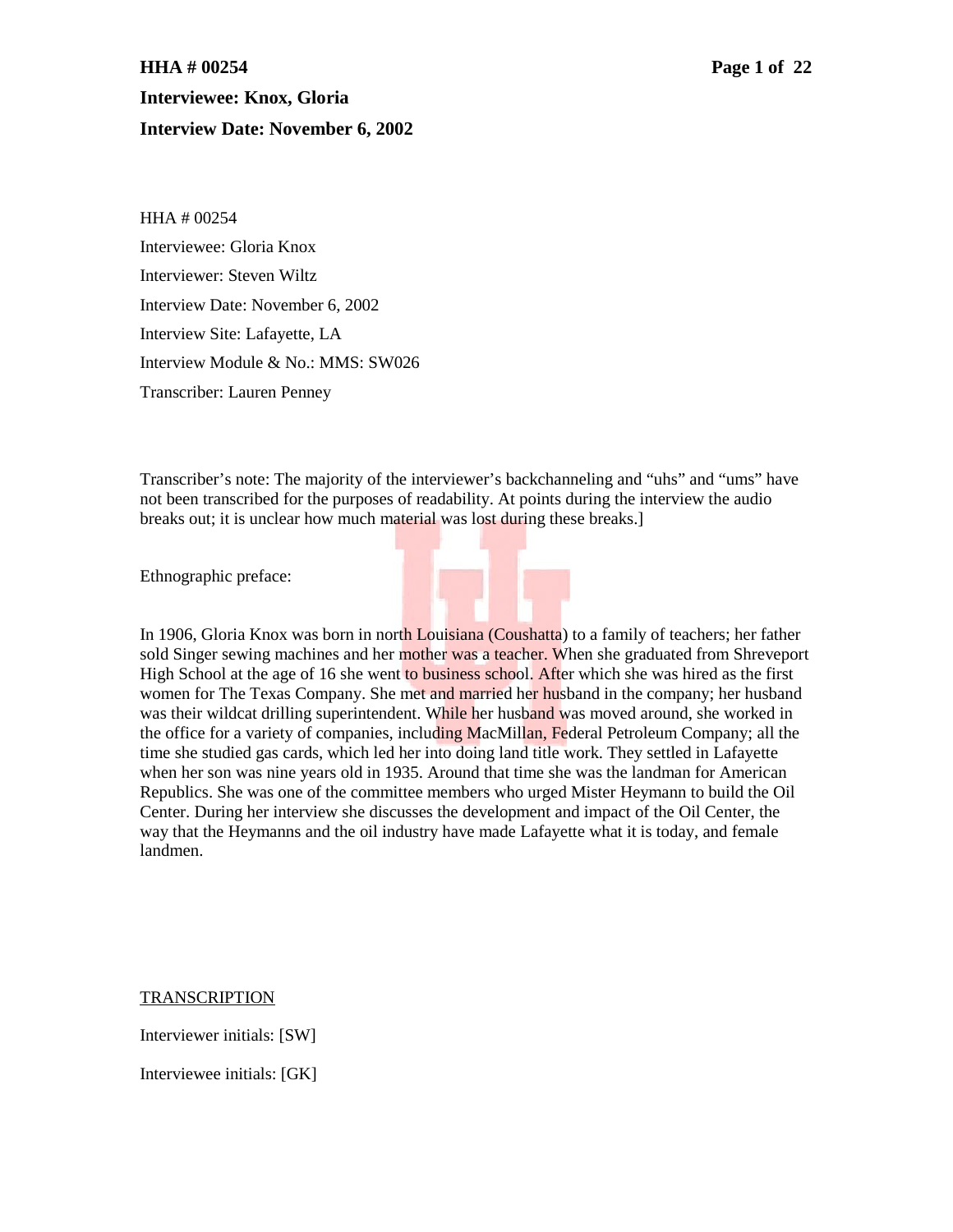### **HHA # 00254 Page 2 of 22**

#### **Interviewee: Knox, Gloria**

#### **Interview Date: November 6, 2002**

SW: Interview with Missus Gloria Knox, November sixth, 2002, in her home. Um, you said you came here in 1935 uh-

GK: Yes.

SW: Where are you originally from?

GK: Well, you know, [I guess?] you move around a lot. And originally I was born Coushatta in north Louisiana. I finished high school in uh, Shreveport High. We moved to Shreveport and I finished there. And then went on and got an education and went to work for the The Texas Company. I was the first lady they ever hired to do work for them.

SW: What year was that?

GK: Oh dear I don't know. Countin' back. I'm 96, you know, I'm counting back.

SW: Okay. [Both chuckle]

GK: Finished high school when I was 16.

SW: That puts it in the-

GK: And then I had uh, college. I went to uh, Normal up there they called it then. [Inaudible].

SW: Okay yeah.

GK: And then, then, but I finished, went to business school, 'cause I heard I could, they were gonna hire some ladies and I didn't wanna be a teacher. All my family were teachers and I didn't wanna be a teacher.

SW: Your father was a teacher as well?

GK: Huh?

SW: Your father was a teacher?

GK: No, my father was s-, was a Singer sewing machine salesman.

SW: Ah.

GK: For Red River Parish.

SW: But your mother was a teacher.

GK: Uh hm. And uh, grandmother, grandfather, and all. They were all in the school system.

SW: That didn't appeal to you?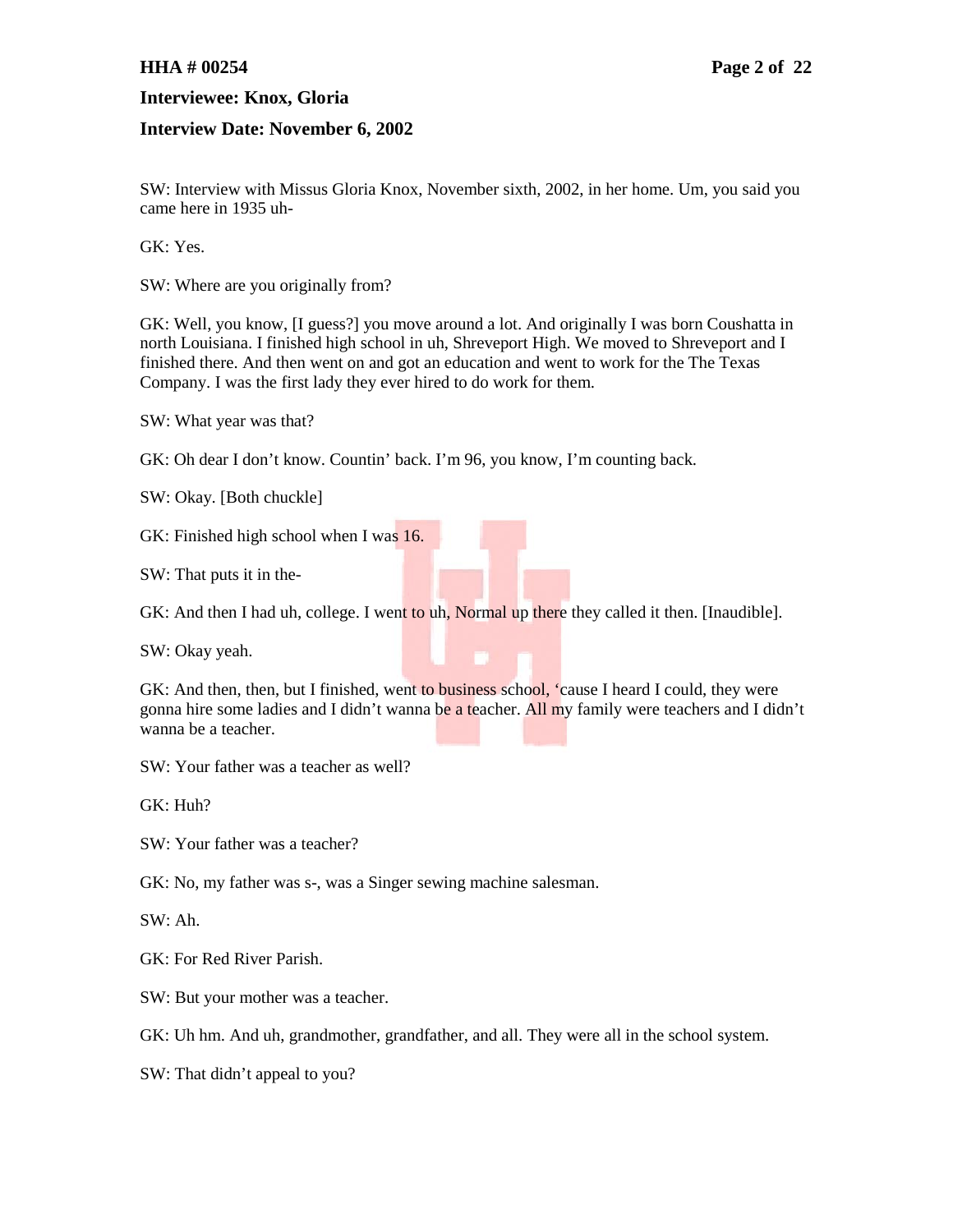## **HHA # 00254 Page 3 of 22**

### **Interviewee: Knox, Gloria**

### **Interview Date: November 6, 2002**

GK: Huh? No.

SW: Teaching didn't appeal to you, so you went-

GK: No, I didn't do that. That, I didn't, never did want that. So I went to work for The Texas Company and I was the only girl over there, and then I married in The Texas Company. And uh, my husband was uh, had finished A and M and, Texas A and M and he was their wildcat drilling superintendent. And uh, he was uh, drilling wells in uh, Arkansas. So we married and, and went to live in Arkansas. And I, I had one son, he was born in Arkansas up in El Dorado. And then from there we moved down to Houma, in south Louisiana, and he was workin' there. Then he, they moved him up here out of New Iberia and he was out here drillin' the wildcats out in the Atchafalaya swamp. And in the meantime after I had uh, had my, while I was in uh, El Dorado I was workin' for a pipeline company. And uh, so I worked there until my son was born. Then after that I uh, went back to work for The Texas Company and then I, he was moved to south Louisiana. I got a job with uh, MacMillan [Inaudible] they were pipeliners. And from there I went to uh, the um, Federal Petroleum Company out of Houston. And from there we went to Lake Charles and we drilled some wells on Lake Charles. In the meantime I had been, I was in charge of the office all the time.

SW: That's, that's, is that what you did for The Texas Company and-

GK: And then for all the other companies too, I was workin', I was runnin' the office. I was office manager.

SW: Oh okay.

GK: And in the meantime studying gas cards and things like that. Just, I was just a eager beaver. Eager, I was just interested in it. So I finally was in charge of everything and then I got into the land work. And then um, we went to Houma and then they moved back to New Iberia. That was his last move. And so I went, we couldn't get anyplace to live in Lafayette so we rented a house in New Iberia for a little while. Until we finally found a house here in Lafayette.

SW: Why was it difficult to find a house in Lafayette?

GK: Uh, because they didn't want the oil people here, number one. Number two was they were sure that they were just gonna rob 'em and do everything else to 'em. They, all, they thought they were real roughnecks. But-

SW: So they had a reputation?

GK: Yeah, we had to, we really had to give 'em a, when we came here there was only uh… uh, City Service had an office here and uh, Sun Oil Company had an office here. And we were doin' some leasin' here, I was donin' some leasin' out of at Arnaudville then. So we finally got a house and we moved to Lafayette. And later on we finally, we uh, built a home here. 'Cause I had a little nine year old boy that didn't have any friends. Everywhere we went he didn't stay long enough to have any friends. And I, so I told Mister Stewart, who was head of The Texas Company, that was our last move, we wasn't goin' anymore. So we didn't. And uh, so we ended up here in Lafayette [Inaudible].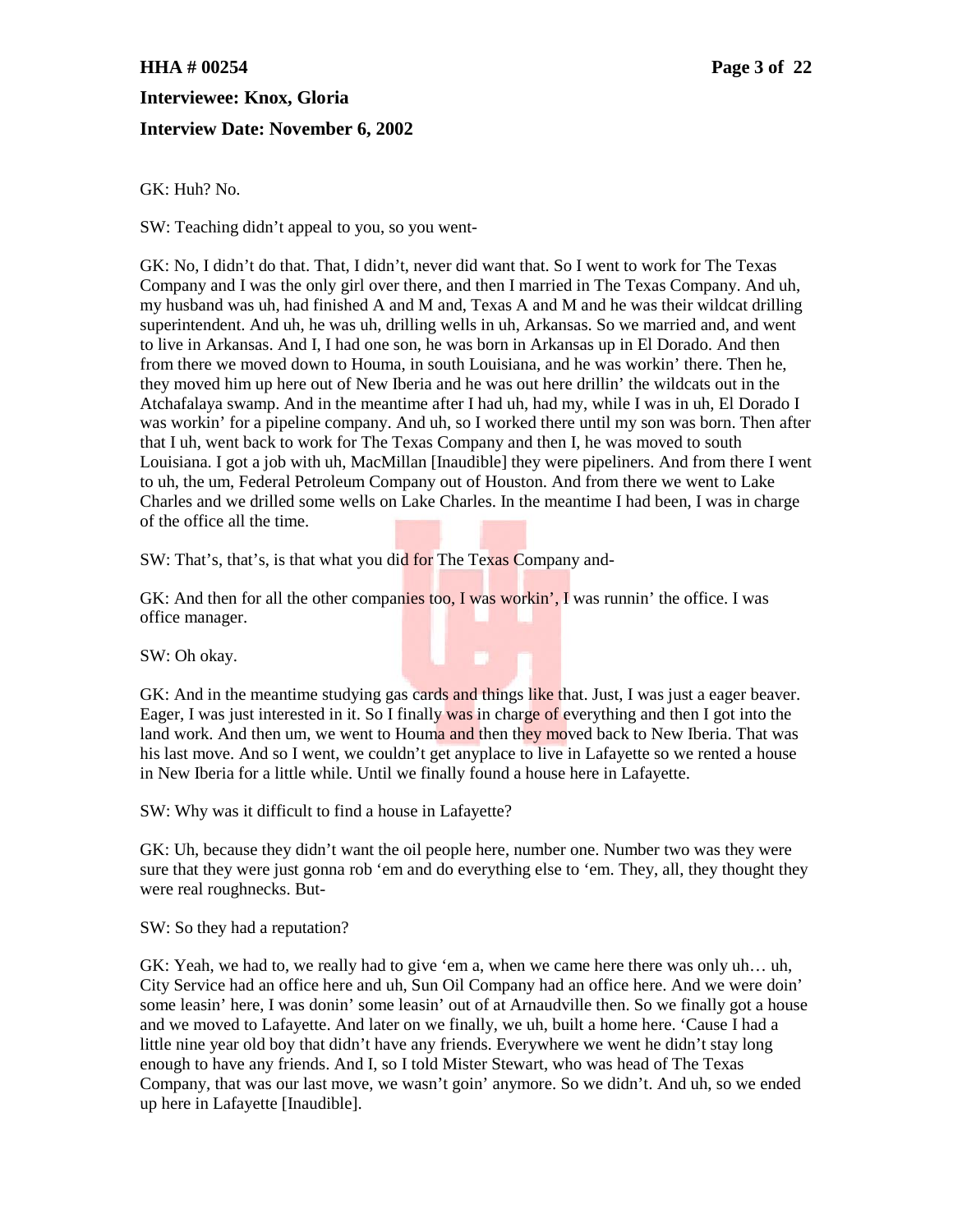### **HHA # 00254 Page 4 of 22**

### **Interviewee: Knox, Gloria**

### **Interview Date: November 6, 2002**

SW: You said you uh, you studied gas cards and things?

GK: Uh huh.

SW: Is that what led you into doing the land title work?

GK: Uh huh. Oh yeah.

SW: Can, um, I've never heard anybody call it "gas cards." Can you describe it to me?

GK: Well, Texas Company had mostly gas department and they were uh, they had these cards that they had on the wells, you know. And, and they had to interpret them and they had to read 'em to see how much gas they'd used. The company, whoever who was buyin' the gas, they were sellin' it. Out here at Anse La Butte and uh, also at uh, up here at T-, Bosco and right around in this area.

SW: So you did work for, for Anse La Butte and in Bosco and-

GK: Well I was workin' through them, but uh, land work through them.

SW: Yeah.

GK: Yes.

SW: Oh okay.



SW: Oh you had to be sort registered to be able to do that kind of work?

GK: Uh hm.

SW: I see. So you had, you, you were okay with that? And so you guys arrived here in 1935, you said, in Lafayette.

GK: Yeah.

SW: And-

GK: We finally got a house here in 1935.

SW: And then stayed.

GK: And we stayed.

SW: What was uh, what was Lafayette like in 1935 when you arrived?

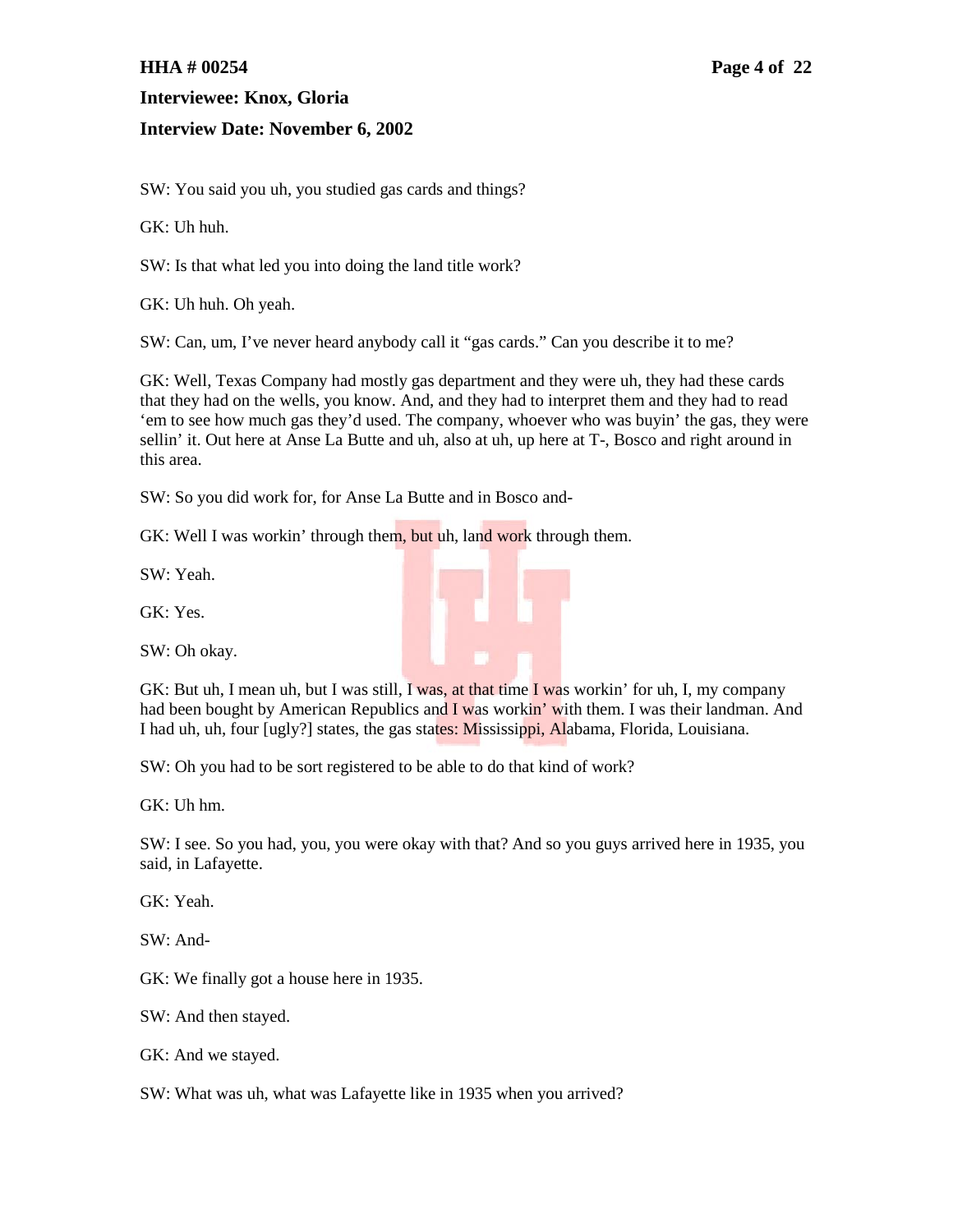#### **HHA # 00254 Page 5 of 22**

**Interviewee: Knox, Gloria**

#### **Interview Date: November 6, 2002**

GK: Lafayette was a very small little college town. [Pause] And all their livelihood was really the railroad. They, they had big things on the railroad. They had a big, now they remodelin' the station, they got finally got some money [Chuckling] they gonna remodel it. But at that time it was [Audio breaks out]. And uh, the railroad was real, you know, they were haulin' things and it was that way that they were, it was quite, had quite a few people workin' for them. And, but otherwise it was a rather, well it was less than 12,000 people.

SW: But they had enough work for uh, to, you, you were strictly running land titles at this time?

GK: Oh we were, we were leasin' land all right.

SW: Leasin' land.

GK: Leased land all, in all these areas. And that's what uh, the other companies were doin' too. We, by then I had a scout that was workin' for me and uh, also a geologist and we were, we were doin' all that land work.

SW: And there was enough business to go around at that, in the late '30s?

GK: Oh yeah.

SW: You all were busy?

GK: Yeah, and then, then the war took us, came. And so then we all had to double up and do twice as much.

SW: Oh okay.

GK: And the rest of 'em had to go to war. [Pause]

SW: And what about after?

GK: And that was about three years.

SW: Three years.

GK: When it was kind of shut down.

SW: Oh, so y'all didn't do too much work in the uh, during the war?

GK: Well we had to keep 'em runnin'. They needed the fuel.

SW: The fuel, okay.

GK: We had to keep doin' our work. But it was uh, rough.

SW: Yeah. [Slight pause]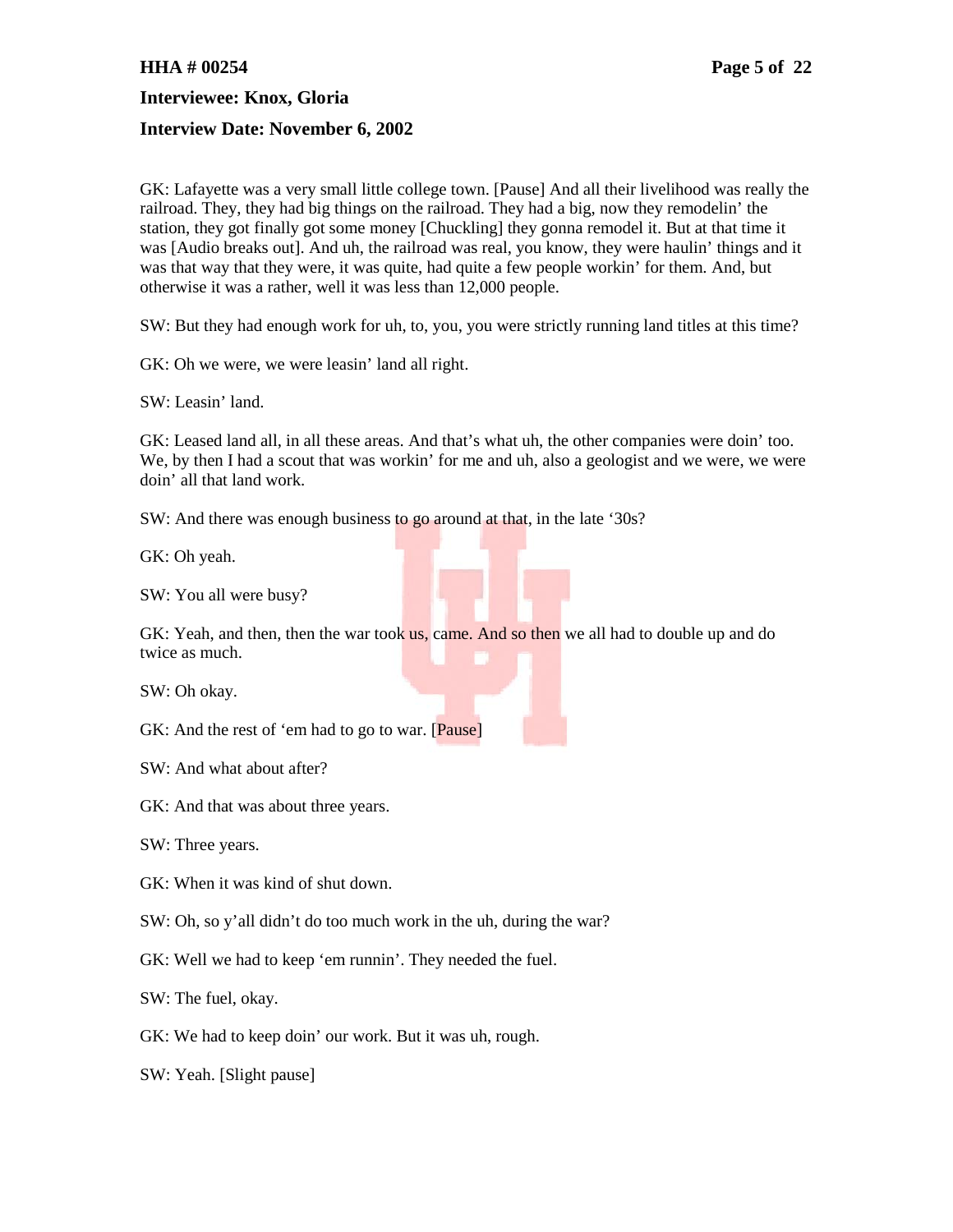## **HHA # 00254 Page 6 of 22**

**Interviewee: Knox, Gloria Interview Date: November 6, 2002**

GK: Real rough. [Pause] But it all paid off. Very nice.

SW: After the war, um, what kinds of things happened? I guess everybody came back home-

GK: We, oh we started getting uh, more companies coming in here and you might say it was like a boom. Boom, you know, oil boom, you know. 'Cause they kind of congregated here and they settled here in Lafayette. And, and uh, after we once convinced 'em and got 'em to uh, get some places for us all to live. [Clock chiming] In the meantime we had, we were here. But we were just renting. And uh, the college needed help. The oil, so they, all of the oil people, you know, were, they were all graduates in uh, either geologists and land people, you know, geophysical, the geophysic uh, the geophysic-, physical people were really lookin' for oil and gas. They were big business. And we were all busy. We had lots to do.

SW: Lots of work.

GK: We had plenty of work, yeah.

SW: And, and you were hiring the-

GK: Other pe-

SW: Companies hiring all of these different types of people in this area.

GK: Yeah, oh yeah. And then, well, they hired we, then you would get, they would hire you to go out or have, if you had a block of land leased you could, you could sell it to 'em, you see. So, but most of 'em, you know, had their own ideas on it and they just got you to go out and do the work because you had to be able to uh, uh, at least understand French or Cajun. Or else, you know, it just, [get gypped?].

SW: Ah, okay.

GK: But if you didn't understand 'em, [didn't many of us?], well a lot of 'em. And then we usually would hire some, a native, too, you know.

SW: As interpreters.

GK: As an interpreter.

SW: Okay. You, do you speak the French or?

GK: No, but I can understand it.

SW: You understand it.

GK: Yeah.

SW: So you had to be careful, huh? [Chuckles]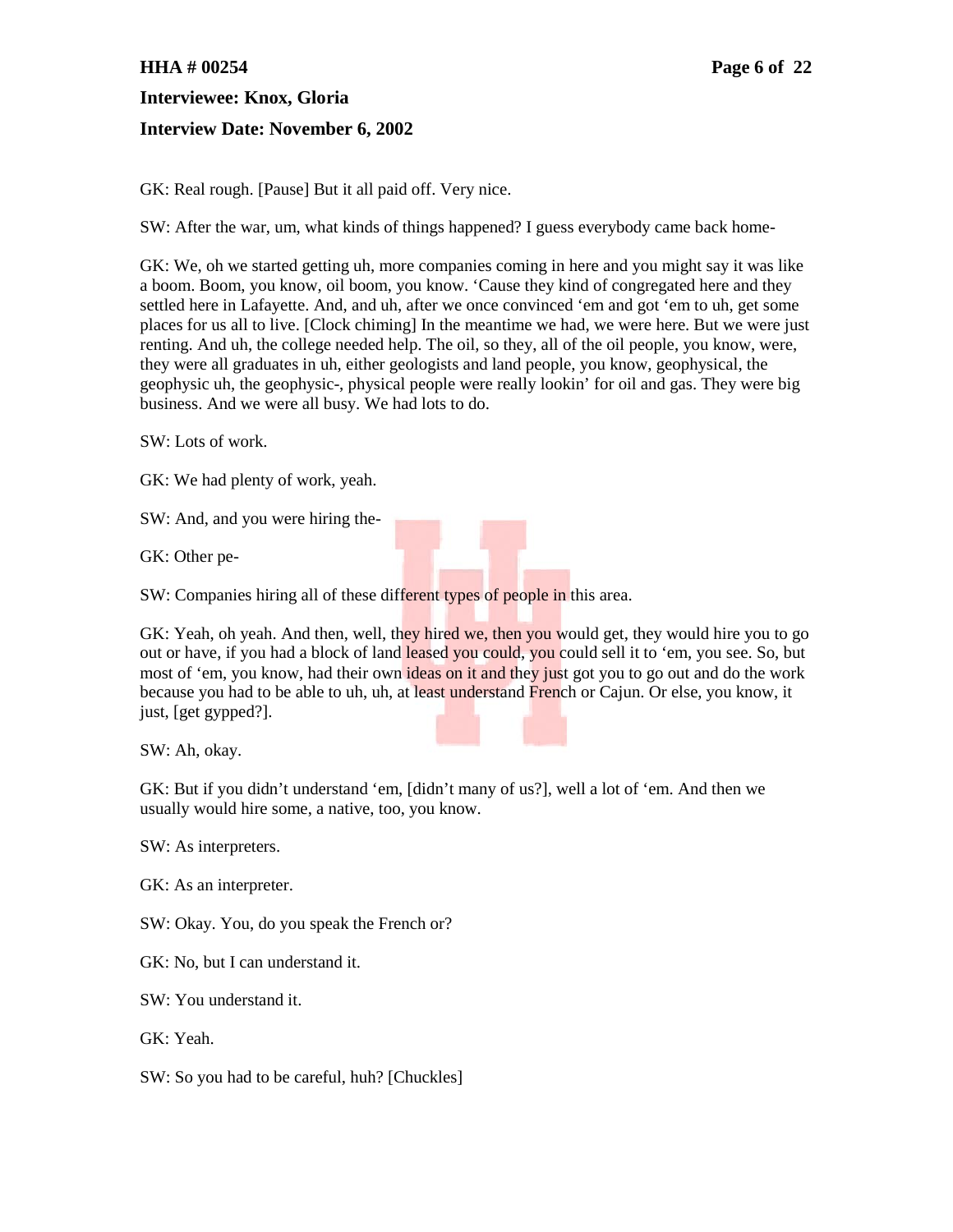### **HHA # 00254 Page 7 of 22**

**Interviewee: Knox, Gloria**

### **Interview Date: November 6, 2002**

GK: You have to be careful of what you say. [Chuckles]

SW: All these people that were coming in from outside of town, moving here for jobs, where, where were they coming from?

GK: They were coming from uh, Texas and Oklahoma.

SW: Workin' from the fields over there.

GK: [Audio breaks out] wherever there were oilfields. The companies would move in and of course they would bring 'em with 'em. And then they were hiring local people too, you know, because they did have a college here and they did have some education whether they had been working as engineers or anything. So.

SW: When those boom times were goin' on they were always hiring people. Things were always goin' on.

GK: They were always hiring people, yeah. Well it's just, it's like the doil-, the oil companies, I mean the oil business goes up and down. And uh, you can have, there she goes, you know. Just like in I believe in about '80 it took a tumble. Everybody's huntin' jobs for somewhere else, they layin' off everybody, well one of the things that's wrong with 'em now is they have all this computer service and they don't need that many people, you know. And that is really what's bad for these young engineers and geologists and all, comin' in now. Uh, because uh, they have to be schooled on all of these machines that they have because it's almost an electric-type world they livin' in. It's not like gettin' out there and smellin' the dirt [Chuckling] and doin' the [Audio] breaks out] anymore, you know.

SW: The old fashioned way? [Chuckles]

GK: The old fashioned way. They don't do it that way anymore.

SW: So you're sayin' the technology has actually uh, made the job market worse for some people?

GK: Oh I know it has.

SW: It's uh-

GK: And not only that but uh, quite a bit of it, you know, uh, it's uh, it kind of, it's goin' up and down, but they change it before the child can get out of college. They got somethin' new goin' on. Which is, I, I really feel bad for 'em.

SW: Difficult now.

GK: Yeah. Because it's hard right now. So, but like I say, we're gradually on a little increase now in the oil business and things are getting a little bit more open. But that might be [Inaudible] uh, uh, third war, you know. Which is a sad thing to say, you know, because that's gonna take all the young men. So.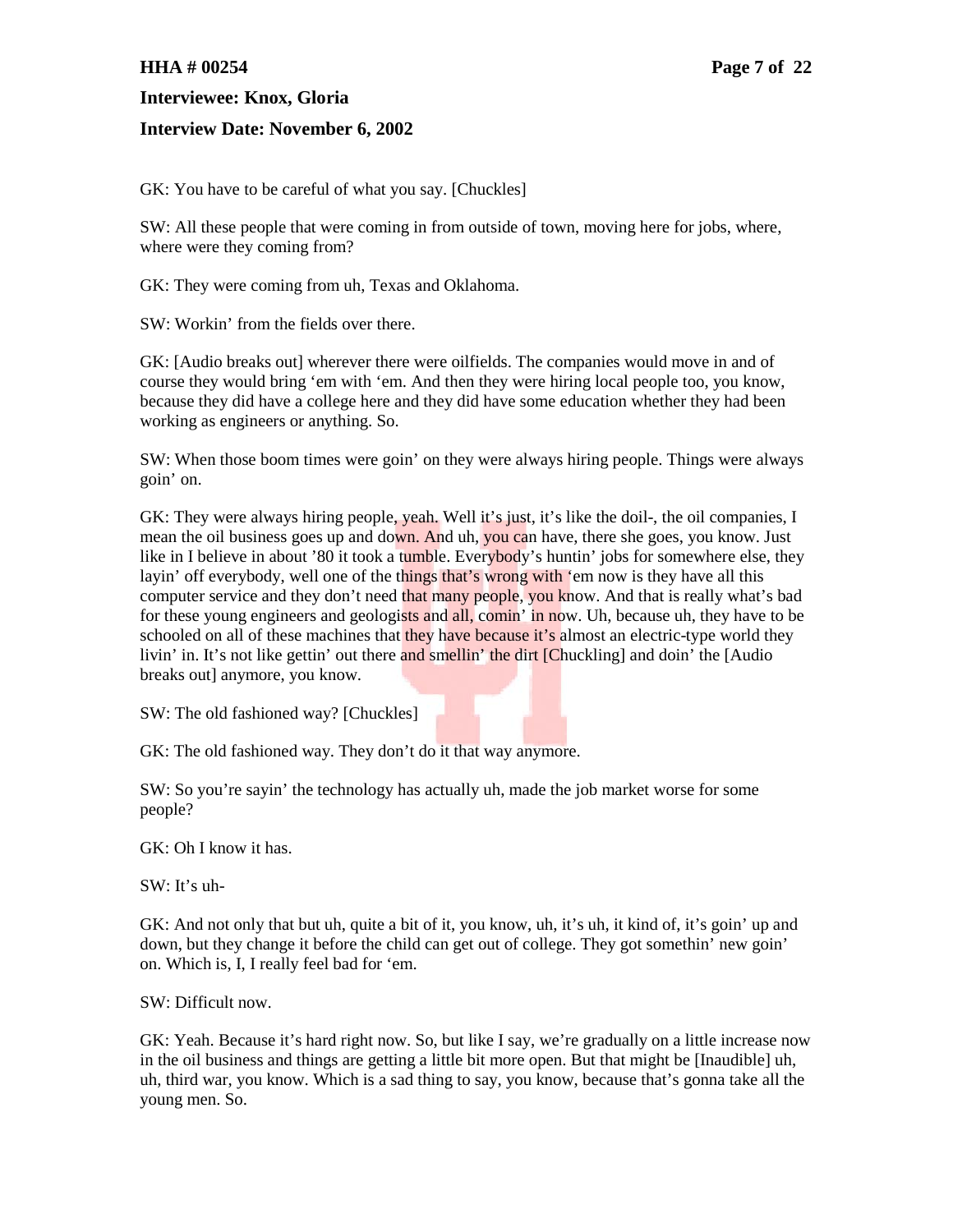### **HHA # 00254 Page 8 of 22**

#### **Interviewee: Knox, Gloria**

### **Interview Date: November 6, 2002**

SW: [Just like before?].

GK: [Chuckles] You just don't know.

SW: Do you think that uh, while technology kind, or, or is taking jobs from people, has it helped the industry in any way in speculating or exploration or-

GK: Oh I think so. Oh I think it's as, it's a success in a lots, lots of ways. And it's so much faster and it doesn't take, it, it would take, I would say it wouldn't take more than a third of the people to do the work that so many had to be doing it before. Boy that phone rings all the time and then you sit there and press all those buttons and all. And there you got it in front of you, you know. [Both chuckle]

SW: Different from when you guys did it, huh?

GK: Oh, it was a whole lot different. I'm glad I'm not in it. [Both laugh] I know I, it's for the young people, but I feel sorry for them, too. I have two great-grandsons, one's 20 and the other one's 18. I, I feel sorry for them, 'cept they didn't, neither one of 'em are interested in oil.

SW: Did any of your, your children get into-

GK: Uh uh.

SW: Get into the oilfield?

GK: My son didn't, no, my son was in **broadcasting**.

SW: Okay.

GK: He had the first TV station here. And he, he didn't care for anything, he just wanted to, he threw his diploma at his mama and said, "Here it is. I'm goin' to broadcast the baseball game." It was gonna, they were playin' Houma at that time. [Chuckles] No, he, he didn't like it 'cause his daddy was away from home so much.

SW: Oh okay.

GK: And it's true at that time, you know. And you couldn't go and come there, you just get on, you get on the uh, plane or the helicopter or things and scoot out there and scoot back. You didn't do that before, you had have a [bunk?] somewhere [on?] one of the boats on the water, you know.

SW: Different uh, yeah, I hear the rigs nowadays are like small cities where they have-

GK: Yeah, absolutely.

SW: Food and amenities and everything. Just-

GK: Everything. Catered and everything, yeah. But that's, but that's what it has to be, I mean, it's got to change. But I still think, and I think every part of you people think that uh, it's uh, it's just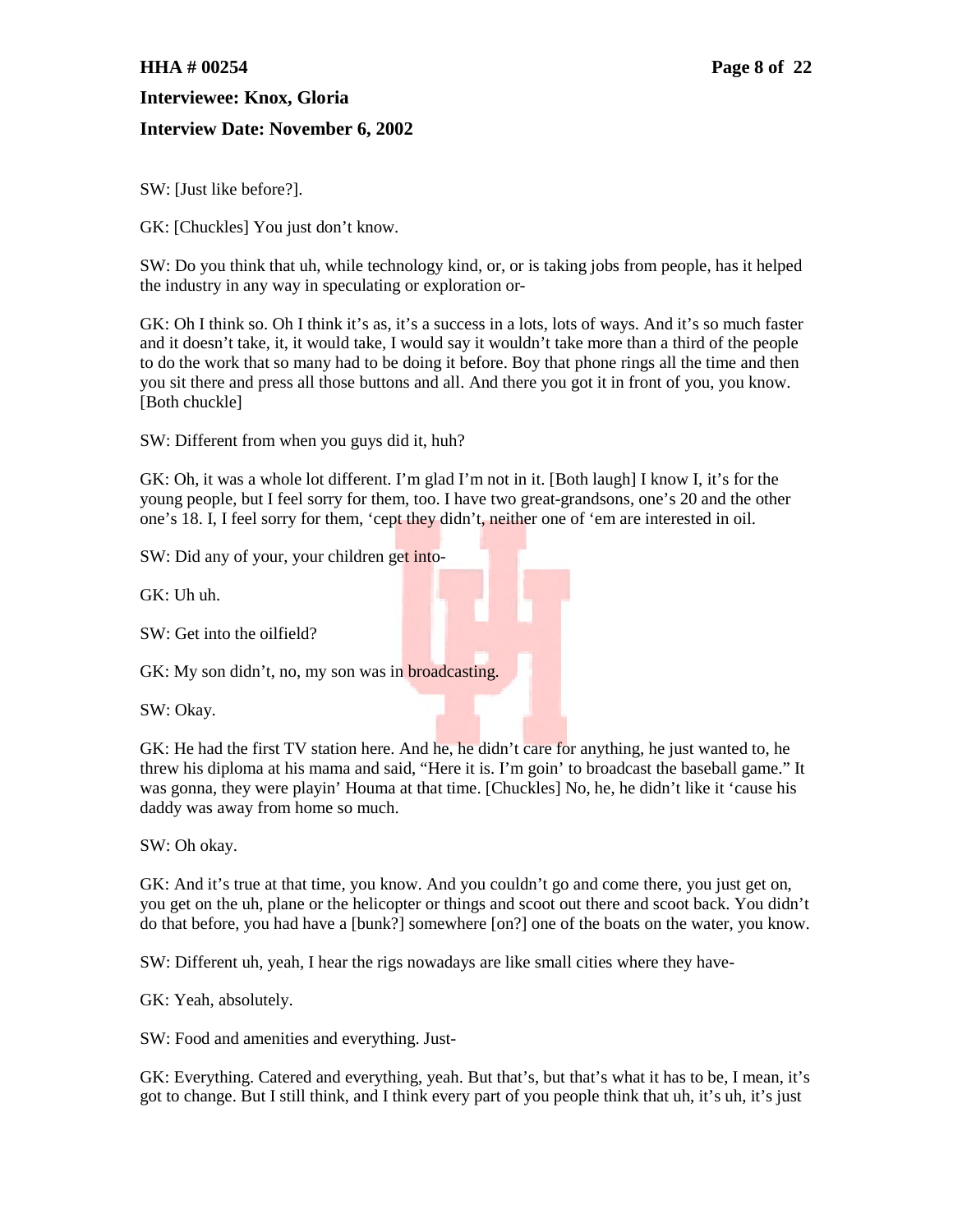### **HHA # 00254 Page 9 of 22**

**Interviewee: Knox, Gloria**

#### **Interview Date: November 6, 2002**

goin' too fast. And uh, I think the best example we got was that election yesterday. Not one-tenth of the people that went to the polls knew what in the world they were talkin' about. Now isn't that true?

SW: I agree.

GK: Uh, and, and they were frustrated. And uh, they were just standin' around and a-, and they didn't know what all of those things meant or what they were gonna do or what effect it would have on them. They shouldn't do it that way. Politics, that's somethin' else. [Chuckles]

SW: That's a, that's a whole different ball game right there.

GK: [Chuckling] That's another ball game. I'm glad I'm not in that one either.

SW: Me too. Me too, definitely. Um, in the late 1940s they started the uh, the offshore exploration.

GK: Uh huh.

SW: How did that affect uh, you guys-

GK: Didn't affect us.

SW: The land business it didn't-

GK: No. We were land lovers. We were drillin' on land.

SW: Did it take any business away or, or uh-

GK: Oh no. We still see uh, out on, well not only was it so expensive when they first started, but on the other hand there uh, the uh, the wells on the land were not as deep as you had to go and they uh, and the uh, set-ups and all were not as expensive as what you had to have on offshore. And there was still a lot of small rigs that, like in the areas like we were. And we, and right now they're back, they're workin' again because you see the gas and all it's, that's shallo' when you compare it to this offshore. It's not that expensive to get to.

SW: Okay. So you, that was the-

GK: But it's very necessary.

SW: Yeah. So you guys didn't lose any work per se.

GK: Uh uh.

SW: It's in the '50s and the '60s you guys were still-

GK: No they, no.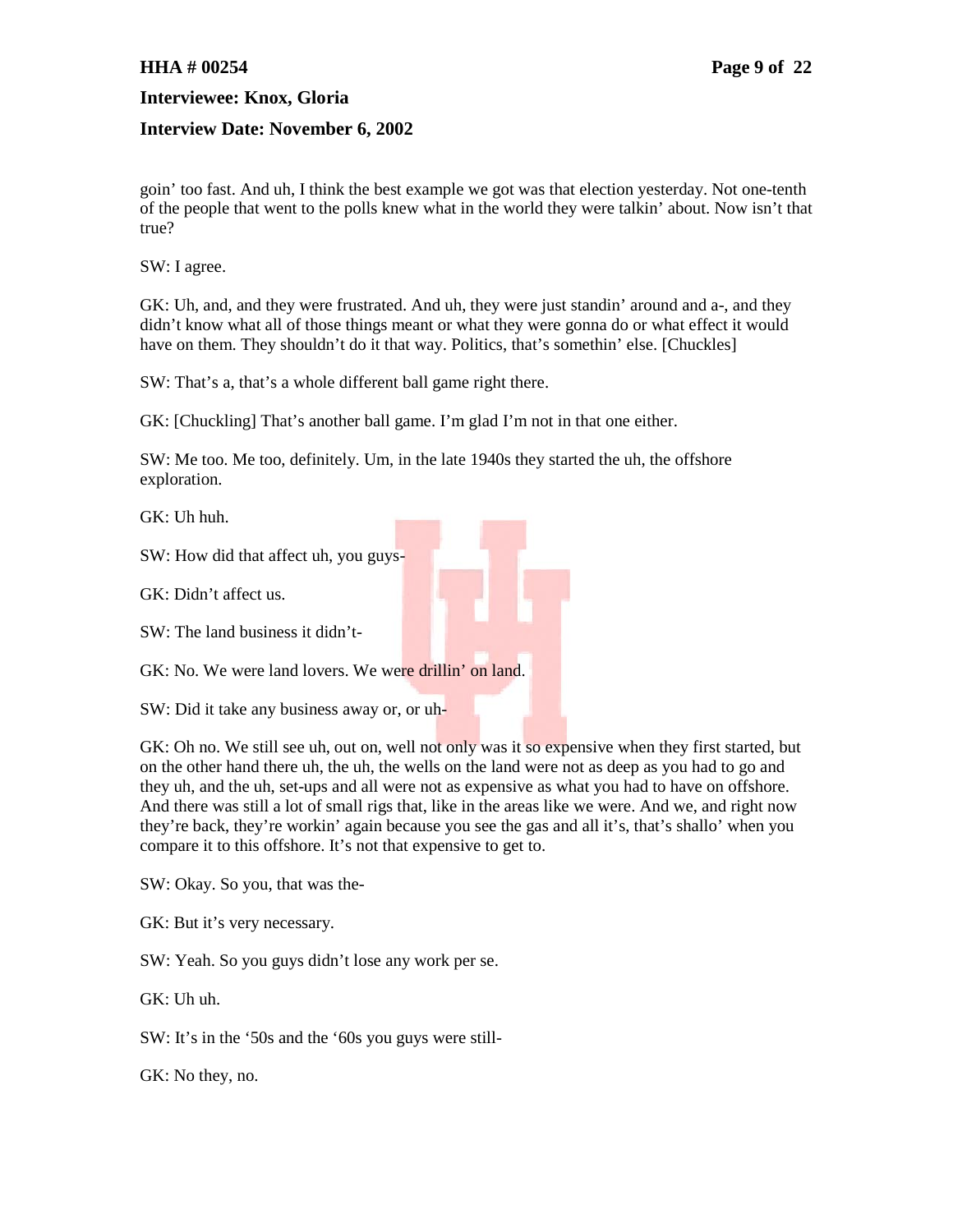# **Interview Date: November 6, 2002**

SW: Busy.

GK: They were busy. And then 'round the '80s in there we had a big slump. Down we went. [Chuckles]

SW: Everybody went, huh? [Chuckles]

GK: Yeah. And, and we, when the oil goes down, most of 'em all go down.

SW: Definitely.

GK: That's see, the banks and everybody else because there's not any money.

SW: Uh… did you, did you uh, know Mister Heymann?

GK: Very, very well. [Pause]

SW: And he came up with his uh, his, the Oil Center in the early 1950s. How did that uh-

GK: We went to him and got on our knees and begged him to do the Oil Center. [SW chuckles]

SW: It was a good idea, wasn't it?

GK: Oh yeah. That was part of the deal that we had too, gettin' buildin's downtown for us to get some office buildin's. And he had his, the nursery out there, he was sellin' uh, azaleas for 10 cents a piece. He had just a gr-, all that stuff was azaleas and azaleas out there. That was his nursery.

SW: Yeah.

GK: So. We formed a committee and we all went out, pounded on his door and everything else, and just told him that, they just, we had to have some office space and we had to have it together. And so sure enough. You have his [Inaudible] don't you?

SW: Uh hm. We've done some research on him.

GK: That's a man's dream.

SW: That and uh, we read a lot of stuff that's been written about him as well. Uh, you guys were, were working downtown at the time is where all the oil offices were?

GK: Uh hm. Oil offices were downtown.

SW: Everything was downtown and-

GK: We had office uh, well we had an office over at the Guarantee Bank, which is not the Guarantee Bank anymore. We had an office over the uh, uh… MacMillan… it's that uh, it's where the City Bank is now, I think. What was, can't remember now what was the name of, it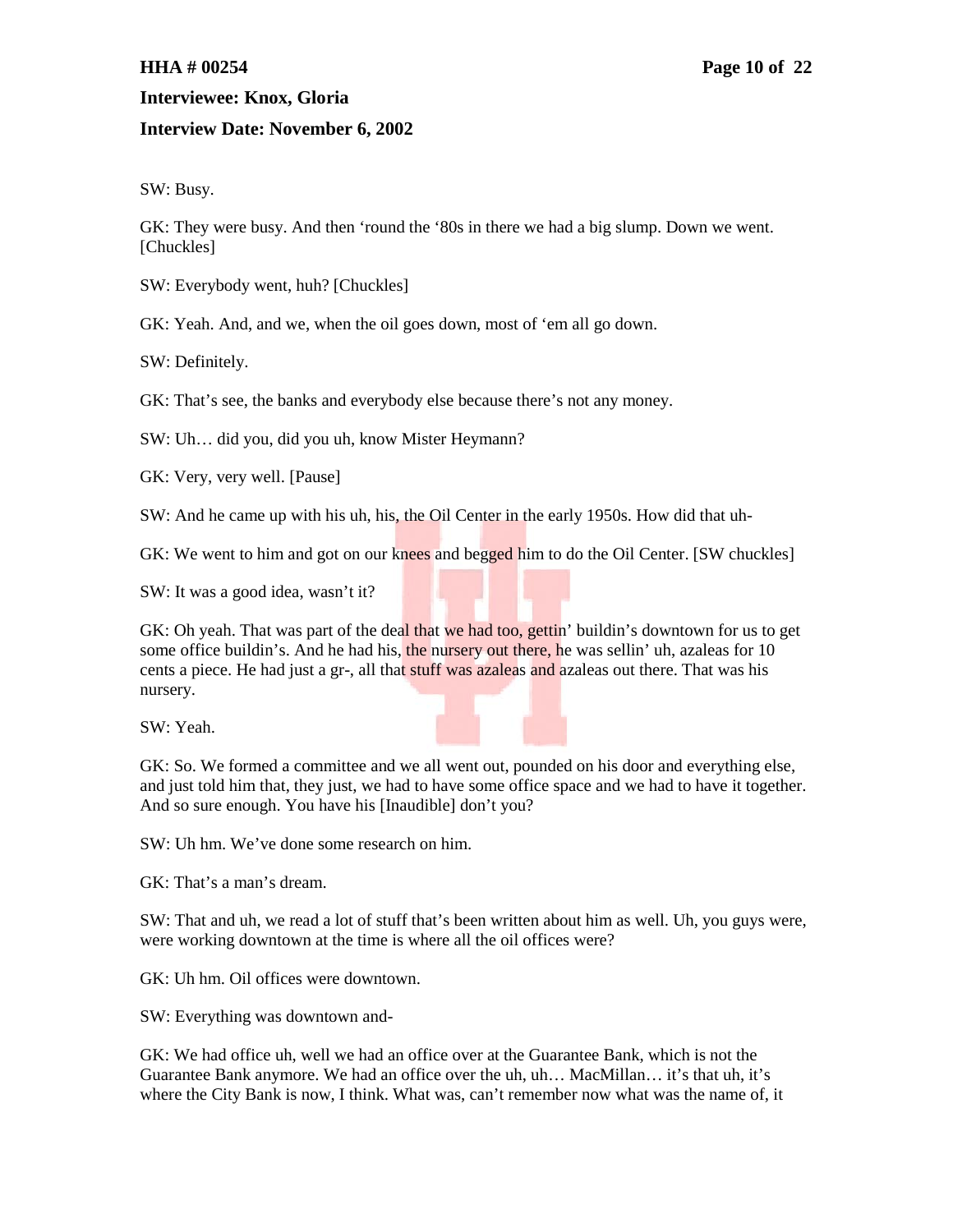#### **Interview Date: November 6, 2002**

was uh, uh, doc-, dentist's office there. And we had that, we got that. And then we had the uh, building across the street from the Guarantee Bank, that uh, buildin' there. And then the insurance company finally built a buildin' down farther, just 'fore you get to the railroad down there. The insurance people. And uh, we all had offices up there. We moved around as soon as there was anything available that we could spread out a little bit, we were all there. [Chuckles]

SW: So everybody was crowded downtown.

GK: Yeah, uh hm.

SW: And uh, the other companies out of town that wanted to move in, there was no space for 'em until-

GK: Well they came in the best they could. Those that really wanted, we finally had quite a few. And then 'course when we started uh, uh, the Petroleum Club and all, well they all wanted to uh, be sure that they could get space out there.

SW: So the opening of the Oil Center really brought in lots of, lot more companies that wanted to come and relocate here.

GK: Well it brought in some, they got some offices, they came in with that, but uh, the companies were already here, had representatives here, you know.

SW: I see.

GK: But then other ones did too, because companies sell out, you know, and change names and all real often.

SW: Why, why was Lafayette chosen-

GK: Well, they were in the middle of the uh, onshore drillin' at that time. 'Cause you take the, there was, there was not much interest in north Louisiana, you know. But south Louisiana had that. And they had Jennings Field over there and uh, then they uh, Anse La Butte out here, and they had Bosco and all over here north of town, and that's all shallow. And then they had Charenton and, and then you went on down to Terrebonne Parish, you know.

SW: So Lafayette was a good location.

GK: Yeah, it was great location. And [Audio breaks out] [Clock ringing] they wouldn't let any females be members of the Petroleum Club.

SW: Hm.

GK: It's only in the last 10 years we've had any ladies.

SW: Oh okay, but you knew what was goin' on over there anyway?

GK: Well yeah, I was workin' and sellin' stock for 'em. I mean, my, I have, I have an office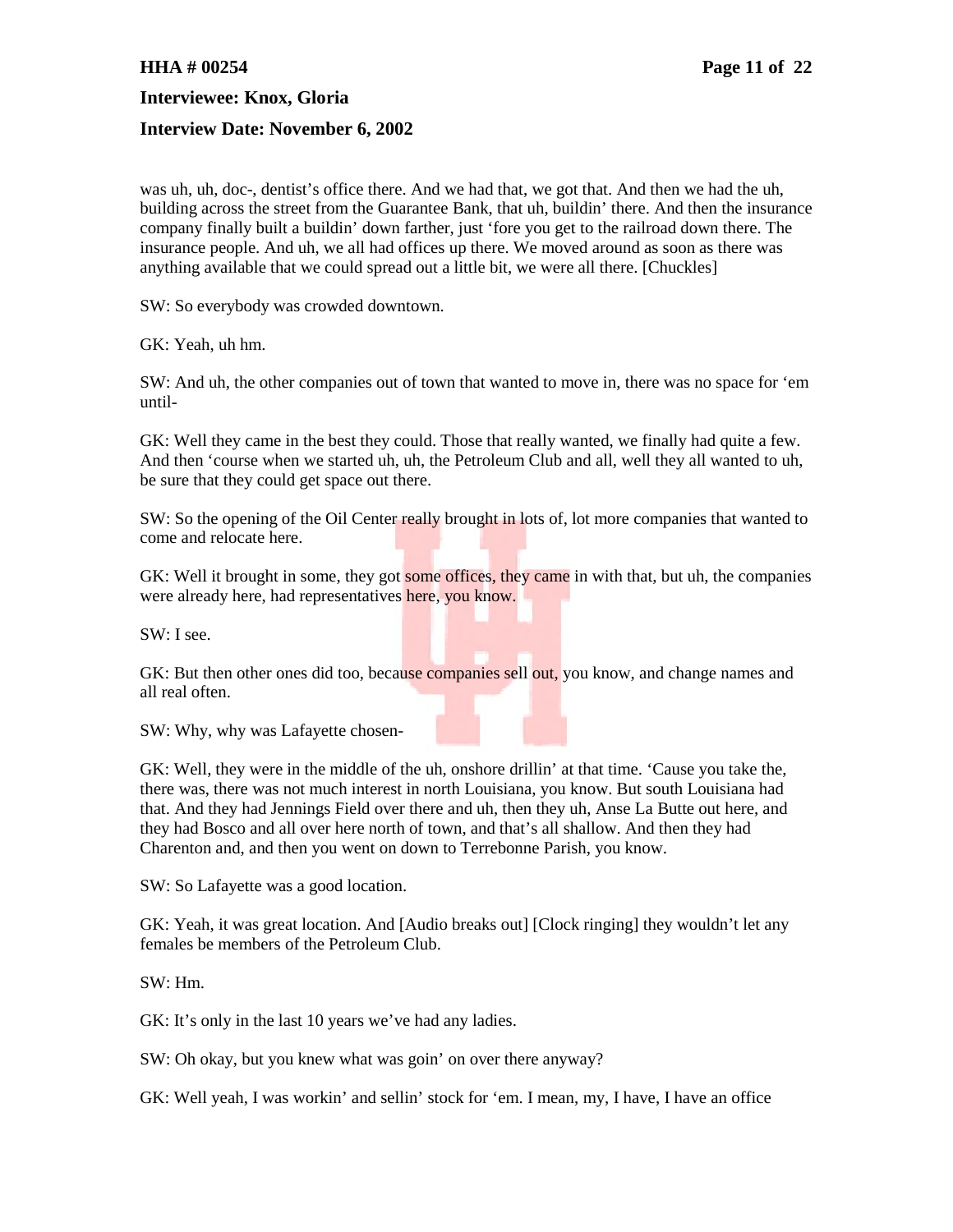# **HHA # 00254 Page 12 of 22 Interviewee: Knox, Gloria Interview Date: November 6, 2002**

there. We had an office there, in the buildin's. We were the, moved in, one of the first to move in.

SW: In uh, in Building 1?

GK: Huh?

SW: In Building 1?

GK: Uh huh.

SW: The first one.

GK: And there we stayed.

SW: You, you were working and selling stock for him, but you didn't become a member until?

GK: My husband was a member, see I-

SW: Oh okay, so you-

GK: See he was, he worked for, he was landman for uh, Kirby Oil and Gas.

SW: So you were able to go over there?

GK: Uh hm.

SW: Still, I see, I see, okay. I was confused.

GK: We couldn't, we couldn't uh, but you couldn't go over there, the ladies couldn't go for lunch or anything like that.

SW: I see.

GK: Like the men could, uh, go for breakfast in the morning. If they had an affair or anything, the ladies were of course invited, you know. But uh, there were no memberships, no lady memberships.

SW: Until recently.

GK: 'Til recently.

SW: Oh okay. But you guys you had, you said you had an office downtown, but then y'all, y'all were one of the first ones to move in, into the Oil Center. That was uh, in '53 or '54, thereabouts.

GK: Yeah we were, we were down uh, at the in-, that insurance building, the new building down there. And Sun Oil was too. Sun Oil stayed I think longer than we did, but we moved, well, we moved to the Oil Center, 'cause I was one, on the committee out there tryin' to get Mister Heymann to build the buildings. And didn't make any difference, I could do whatever I th-, tell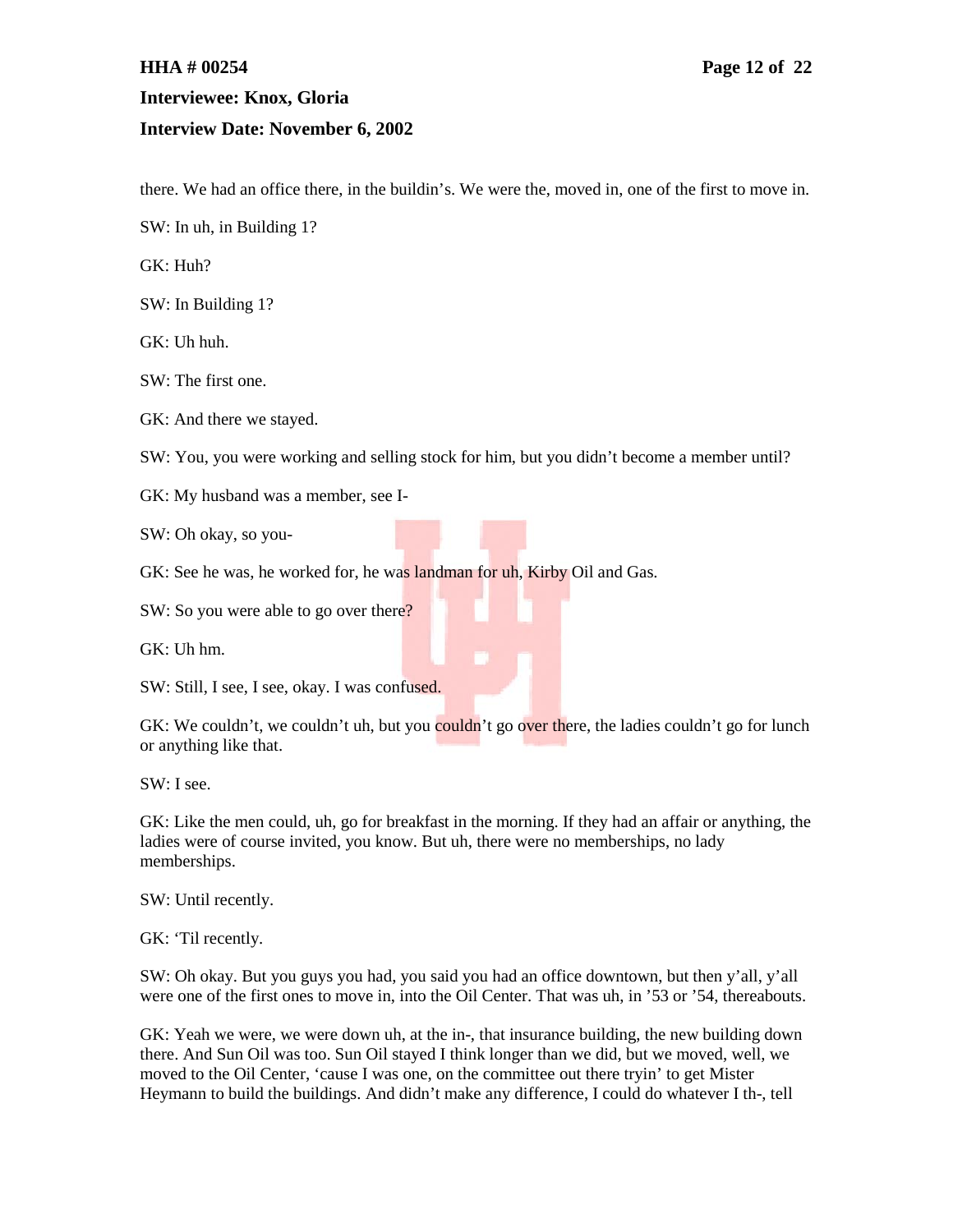#### **Interview Date: November 6, 2002**

the company I thought we needed that's what we needed. And we did.

SW: You guys were really pushing Mister Heymann to, to get those buildings built.

GK: Yeah.

SW: And, so we'd say that you, you guys were the, the impetus behind the-

GK: That's right. And most… I guess, let's see, maybe… I don't know whether there's anyone livin' or not, I guess I'm about the only one livin'. In the beginning, they farm- [Audio breaks out; when audio returns it is at previous point starting "into the Oil Center. That was uh, in '53 or '54, thereabouts." Transcription picks up with new material] the uh, the bank uh, the uh, it wasn't at the Petroleum Club, it was, they, an investment company in order to raise the money, you know, to build it.

SW: And y'all formed a committee to-

GK: Uh hm. And they formed a company. And then they uh, uh, then they got to build the building.

SW: How did Mister Heymann react in the beginning when, when you guys were-

GK: He was not interested in us.

SW: He didn't wanna do it? He wanted to keep his, his uh, nursery?

GK: He had his big store downtown. 'Course his family came in here with a wagon and sold stuff off the wagon.

SW: What, what eventually convinced him?

GK: I don't know, I guess we hounded on him too. [SW chuckles] He liked us, but business and likin' people different things [for Jews?]. [Chuckles]

SW: He must've seen some sort-

GK: And he had gradually come up his own way, you know. Did it all himself. How he and his mo- [Audio breaks out] [Chuckles]

SW: He must've seen some, some profit potential eventually or you think maybe he eventually saw that, that that was a good opportunity here?

GK: Well, he must have and then later on we got him into the uh [Audio breaks out] we uh, went, we built the uh, uh… auditorium out there, you know. We went to him for that and he gave us the money for that. So we passed some bonds and got it built. It was on, I was on the committee out there buildin' that too. And then the next thing we did, we went over [Chuckling] and built the Cajun Dome.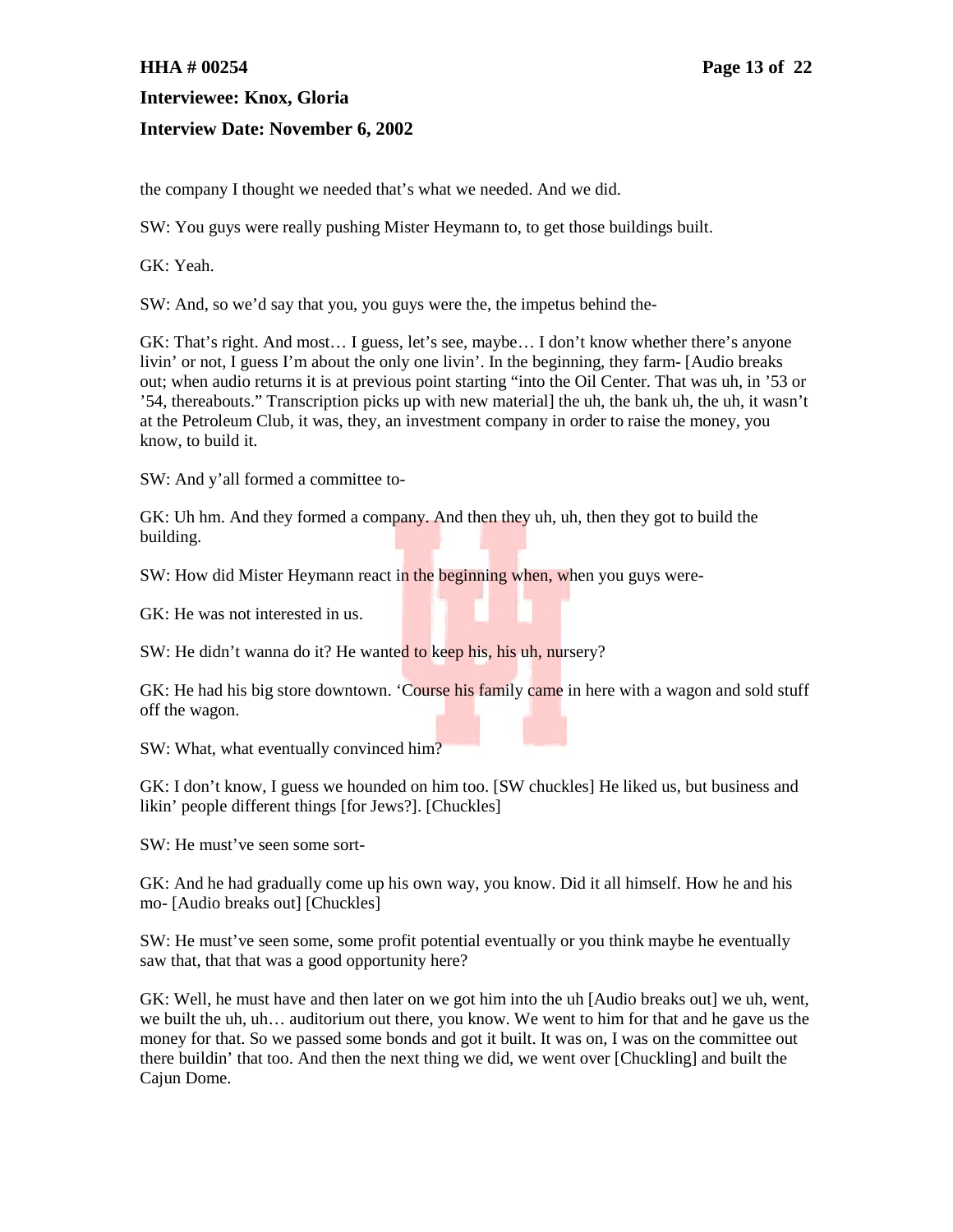### **Interview Date: November 6, 2002**

SW: It's, it's not the same committee, y'all formed a different committee for the auditorium and then-

GK: They were different committees. Most of 'em [Inaudible] uh, the ones that we were on for the uh, auditorium, see that, that was in the Oil Center. And that, but, and then at the same time he gave the land for the uh, hospital.

SW: Hm.

GK: So we, that made the area out there, you see. And uh, then over at Blackham Coliseum that's, we used it, too, but uh, it was really a horse barn, you know. That's where they had the uh, midwinter fair. And uh, and so then we got s-, uh, enough money from the [Audio breaks out] to build a dome. And so then uh, USL came in on it. And we, they, of course Mister Heymann too. But we were all diggin' that dirt. I laughed the other day [Chuckling] was lookin' at some old pictures and there different, different people there. I, looked like I was [Inaudible] [Chuckling] diggin' that dirt for all those things. I've, makes me tired to think about it. [Both chuckle]

SW: S- [Audio breaks out] work. [Chuckles]

GK: Yes, but it was uh, very nice work. And in the meantime we brought in, I mean with the companies comin' in, you know, you might say we brought in uh, our uh, title people, you know. And the college crew. And the professors got better. And uh, they had some more money, you know, 'cause it was just a small college. [Slight pause]

SW: So things were kind of changing there, at that point. Uh, m-

GK: When the oil people came in here, gradually...

SW: In, in throughout the '50s and into the '60s.

GK: It got better, better here, we got more uh, into the uh, area. But you, just like now, right now the town is made up of a nucleus, you might say, of uh, native-type people. I mean, people who've been here a long time and, and all. And uh, then the new ones are all comin' in, you know. And they're the ones with all the new ideas, you know, the whole thing. So they're ch-, gonna change the whole look of the town.

SW: Well the-, these people during the '50s and '60s that were comin' in to work from uh, Texas and Oklahoma and, and whatnot, uh-

GK: Most of 'em we knew 'em or had met 'em in our business and all before, you know.

SW: But they weren't from Lafayette.

GK: No.

SW: A lot of 'em were from out of town.

GK: No. None of 'em. Not, very few of 'em were.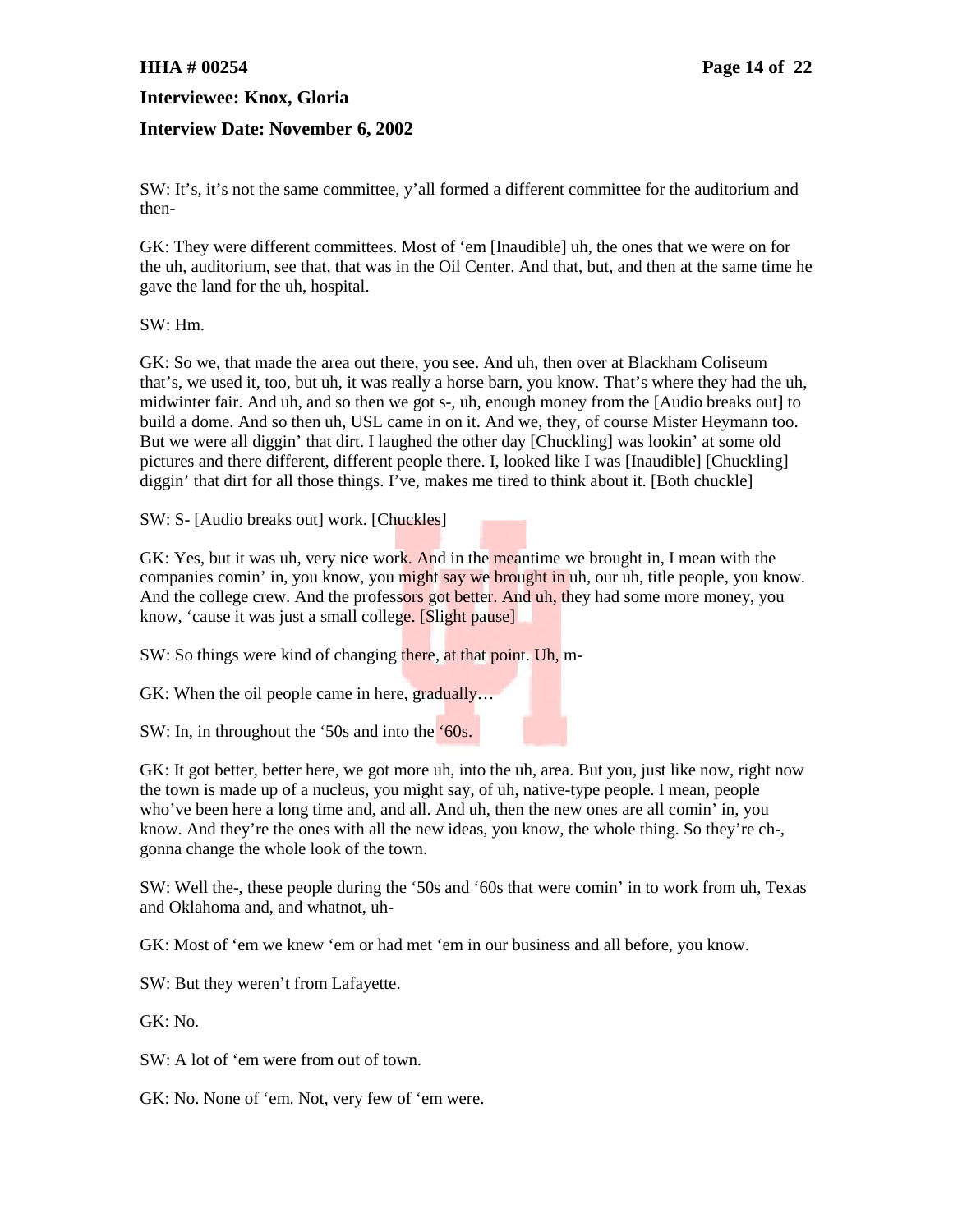### **Interview Date: November 6, 2002**

SW: And they made Lafayette their home.

GK: They made Laf-, they, and they just like I would say I am a native, since you've been here-

SW: Yeah.

GK: I'm, I'm an oil native since I can't even th-, well, one of the first of them to come in here. But uh, no, they just made it their home and from then on they didn't wanna go anywhere else. And a lot of 'em when they've been offered transfers quit the job and got a job with somebody else, they didn't want uh, it's turned out to be a very nice place for children. We were laughin' the other day about the uh, where the theater was downtown, there on the corner. And uh, the kids used to ride their bicycle, you didn't think anything of it, you know. They'd go to the show by themselves. A couple of the boys, I mean, when my child was 10, 11, 12 years old, he road his bicycle down to the picture show. We never thought anything about it. With, with a little friend, you know. But it's a different story now.

SW: It's much bigger.

GK: In fact [Inaudible] [Audio breaks out] far out of town, they gotta get a ride [Chuckles] to get there, at that age, I mean, [along with that thing?].

SW: Yeah.

GK: So, but you have to expect change.

SW: How, how did those people, those people movin' in and, and they became transplants, how did they change the town? I mean, what, what kind of politics did they bring here or uh, religion or um, types of food that they ate?

GK: Well-

SW: Did they make any changes like that or did the area change them?

GK: They, yeah, you see, this, this town was the 90 percent Catholic. And we all came in and built our churches. For our own religion. It didn't bother us. Used to be very strict, but Catholic church is not very strict anymore. But it u-, you used to, if you were uh, gettin' married, "Oh, I'm gettin' married in the Catholic church," unless you were a member you could not be married in the Catholic church. And if one of you were a member, you married on the alter, on the side, but you didn't marry comin' down that aisle. But that's all changed now.

SW: Yeah.

GK: And not only that, uh, our minister can go down to be in the ceremonies for funerals and things like that, you know, at the Catholic church. That was a no-no. But they had to change. Number one reason was they had to change was because all the old people are all nearly dead and gone. And, and the young ones, it doesn't make any difference to 'em. Just so it's church. Which is fine I think if you have a, if you have a religion, that's all you need.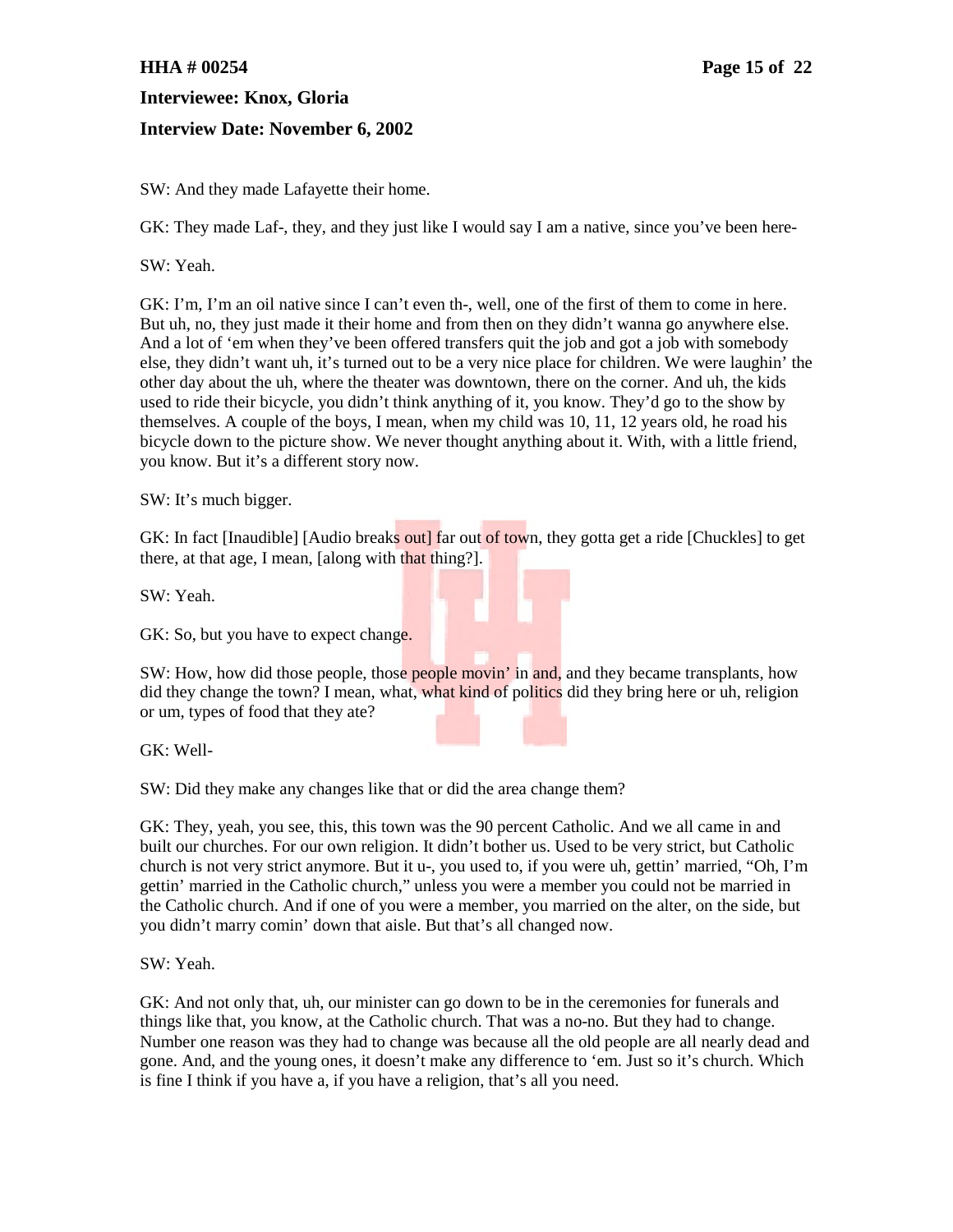### **Interview Date: November 6, 2002**

SW: Yeah. I think uh-

GK: I don't think it matters what it is.

SW: The church is just happy that they come to church now, I think.

GK: Yeah. Because-

SW: So they just say, "Alright, fine."

GK: And, and, and uh, 'course uh, all of us would know that uh, you can't go to church but they don't ask for some kind of extra donation.

SW: Yeah.

GK: Well I know they're havin' a hard time, but they just [Audio breaks out] too fast all these [Audio breaks out]. 'Mean and that thing that we voted on yesterday for a new library.

SW: Yeah I saw that. [Pause]



GK: Four million dollars to add on and renovate the one we have and then three others. But I don't know why we should be buildin' Scott and, and then libraries, why can't they build with taxes and build their own?

SW: Yeah.

GK: 'Course [that's?] not a very nice thing to say, I guess. [SW chuckles] But uh, but when you think about the taxes and, and they are, we are gonna pay extra taxes for it. But the money's not bein' handled right.

SW: That's uh, Louisiana politics for ya, huh? [Chuckles]

GK: Uh hm. But I'll tell you it's like Washington is worse.

SW: Yeah, I think so.

GK: Really it is [Audio breaks out] what they were payin' those men to me [Audio breaks out] [Inaudible, audio breaks in and out frequently] million dollar home down there in Florida and everything like. Never had a dime, never even fin- [Audio breaks out] [Chuckles] But he had a brain.

SW: Makes you wonder, huh? [Both chuckle] So you're sayin', you, you were sayin' most of these people that were comin' from Texas and Oklahoma were also Catholic or were there any that were different? Other different religions?

GK: Oh no, they were all, we were all different. [Audio breaks out] we were Presbyterian, we built that Presbyterian church here.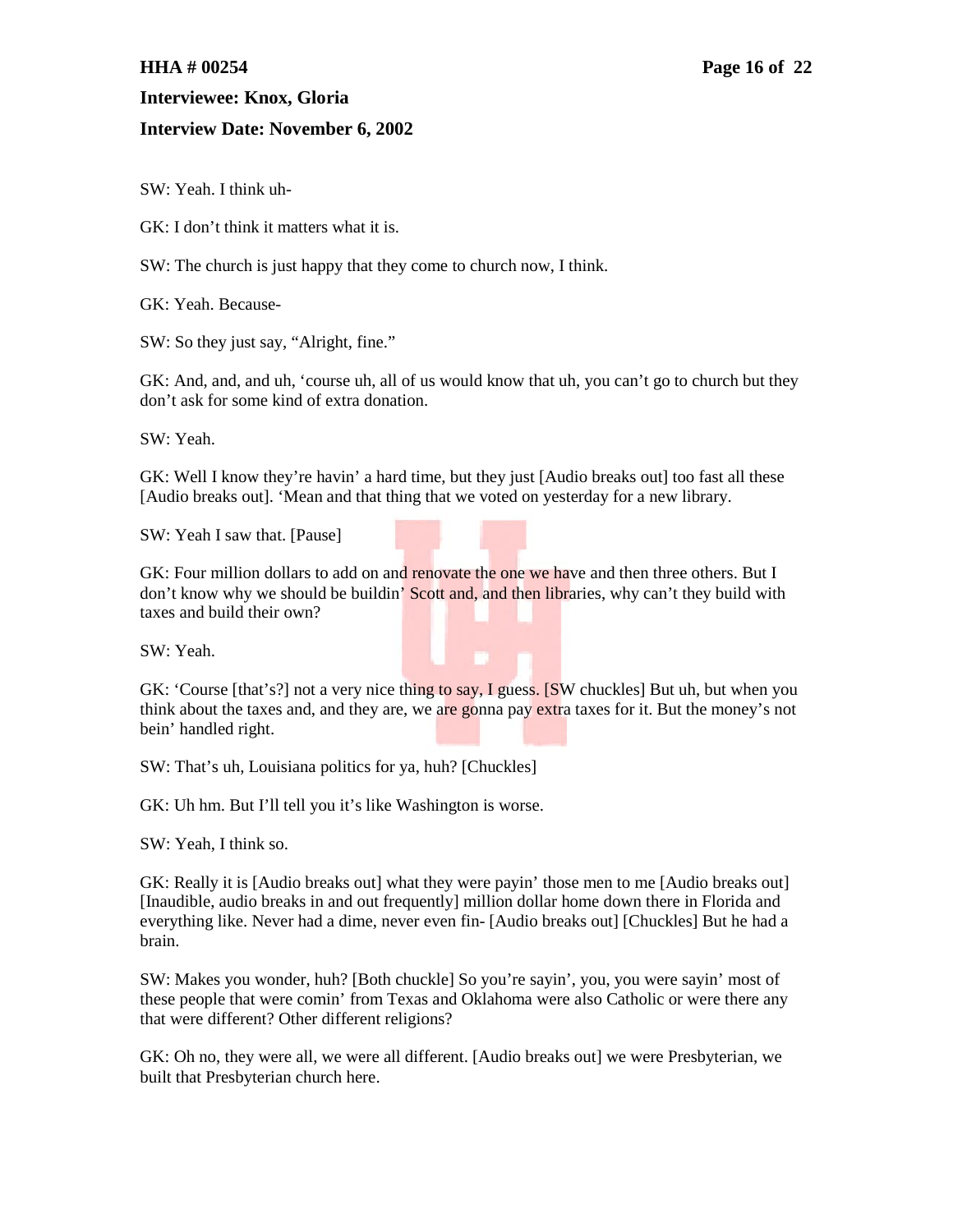#### **Interview Date: November 6, 2002**

SW: Okay. But that's when-

GK: In fact we ended up with three now.

SW: That's what I was getting at. As, as more people from outside came in the-

GK: Some of 'em-

SW: Ninety percent Catholic kind of changed and-

GK: Yeah, well some were [Audio breaks out] didn't bother their religion, I mean.

SW: Right. But it did bring in-

GK: No, it was just in instances where, you know, like if they were having a wedding or, or some-, somethin', you know, that they really wanted to have it done in the Catholic church, 'cause the Catholic church was beautiful, you know. [Coughs]

SW: They uh... but those, those people comin' in did bring about some changes. What about in, in politics? Uh, the people here were [GK coughs]

GK: [In a weak voice] Well I don't know. I guess they had their own. [Both chuckle]

SW: Again that's always a, a contestable thing to talk about. [Chuckles]

GK: Yeah.

SW: And uh-

GK: Oh, those Cajuns talk about politics. [Chuckles] [Slight pause] That's a big part of their life. [Pause]

SW: So as these uh, as more and more people are moving in to occupy those offices, they're bringin' their families with them and so having to build houses and-

GK: Absolutely, oh yes.

SW: How did that change the city?

GK: Well it created some hou-, some uh, construction. Had to build some houses for 'em. And that's what they did. You really uh… when you go over um, the town, you don't find any extra amount of old, old homes anymore. You know, they either have tumbled down or, or the families have gone, you know, old families and, and they want all the new things, you know. But for, I can't see that we, well it looks like to me that all the new things are just uh, all the new houses and all that are comin' in, look at all the subdivisions that are comin' in. But uh, as far as the, well you can just look around you if you ride around and you can see there aren't many old houses. I mean [Clock chiming] the w-, well there, and they were, had been there for years and years and years, you know. Because uh, people had lived here that long. They had Evangeline here and all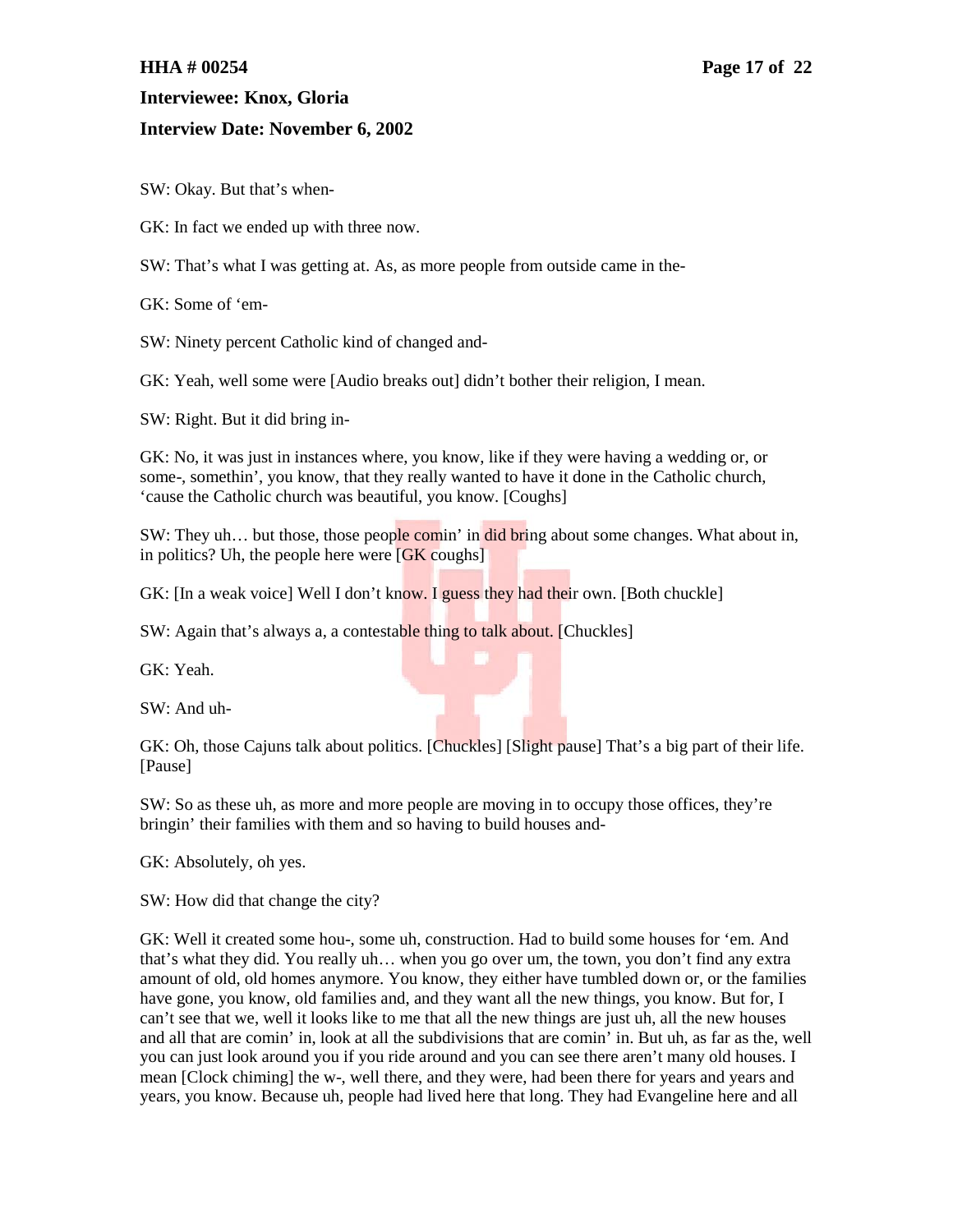#### **Interview Date: November 6, 2002**

that, you know, so.

SW: Where did you guys build a house when you moved back here-

GK: Right over there.

SW: Down here in this area, the [Saint?] Street area?

GK: Uh huh. Over there on the C-, we were, we built the house, second house on the block over there.

SW: Okay. And those were the uh, the big subdivision areas at that time.

GK: Uh hm.

SW: The Saint Street area-

GK: Yeah.

SW: And, and where else?



GK: This, well this was, this area and all in here, *[Inaudible]* Gate and all, and then right at the nucleus, well uh, where Mouton Statue is they have a, they took a, we told 'em that all they did was fa- [Audio breaks out] trails. Because those, the streets don't go anywhere. [Chuckles] You try and tell someone you go this way and then you take a right and you go that way, you take a left, now, and they throw up their hand. Until this day no one understands the street. Btu that's how they laid it out. And the only thing they had, the only, they just had that brick, those bricks streets, you know, downtown. They didn't have any mo-, everything else was gravel.

SW: Now they're, they're putting bricks back on the street downtown. [Chuckles]

GK: That's exactly right.

SW: [They put 'em all there?].

GK: That's exactly right.

SW: Um, I've heard the, that the city planners paved the cow trails, I've heard that story many times.

GK: I know.

SW: Go look in the Oil Center, Mister Heymann built those two roads and they both go in a straight line. He didn't work for the city. [Chuckles]

GK: Uh uh.

SW: He built 'em himself, huh?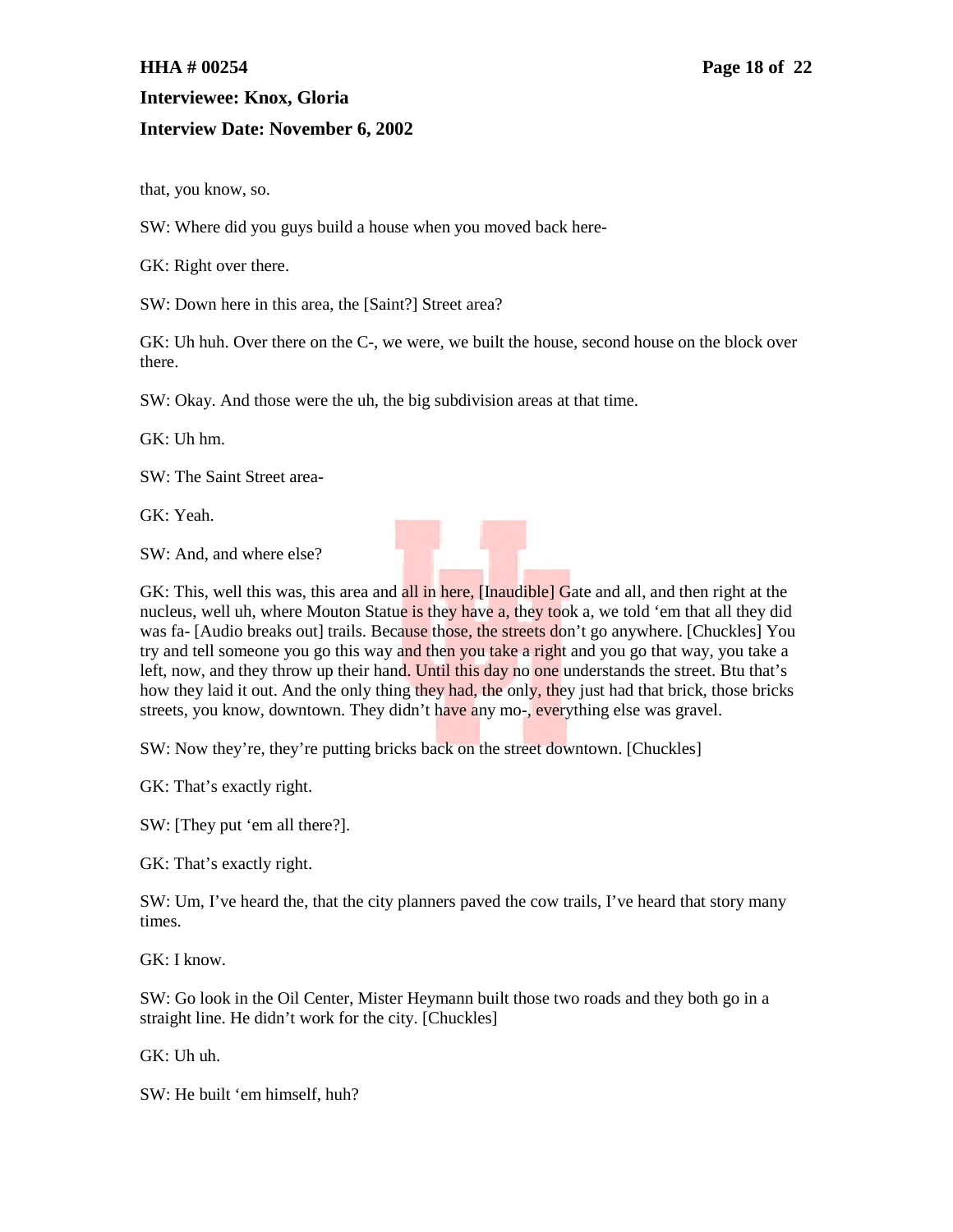### **Interview Date: November 6, 2002**

GK: That was the cheapest way to build it, yeah.

SW: Do it yourself and then have them-

GK: Hm. Yeah.

SW: That's uh, [I?] kind of laugh about that when I think about that one. [Both chuckle]

GK: Well I can tell ya if you just, e-, really and truly, if you look at a map and you looked at the Mouton Statue, you uh, just wonder. What in the world they meant the way they did those streets.

SW: But the city was, was growing because all these people were bringing their families here.

GK: Yeah.

SW: And they needed to have houses built and then schools and hospitals. So, you, you must have seen from, from the 1950s, say the 1970s uh, a kind of rapid growth?

GK: Oh it was real, everybody was here for good.

SW: And in the '80s they all-

GK: Yeah.

SW: A bunch of 'em left. [Chuckles]

GK: And a lot of, that's exactly right. But that's how our business, and you can say what you [Audio breaks out] but it's oil that made the town.

SW: Yeah.

GK: Look what they did for the college. [Pause]

SW: It helped the college grow?

GK: It, oh indeed. And they, backed everyone, they backed everything they had out there, you know, and put up money and all.

SW: Ah yeah, I know you can't look at USL athletics without thinkin' Mister Alfred Lambson.

GK: Hm.

SW: He's, he's a huge supporter I think.

GK: Yeah.

SW: The girls' baseball team, I think, wouldn't have any money if it wasn't for him.

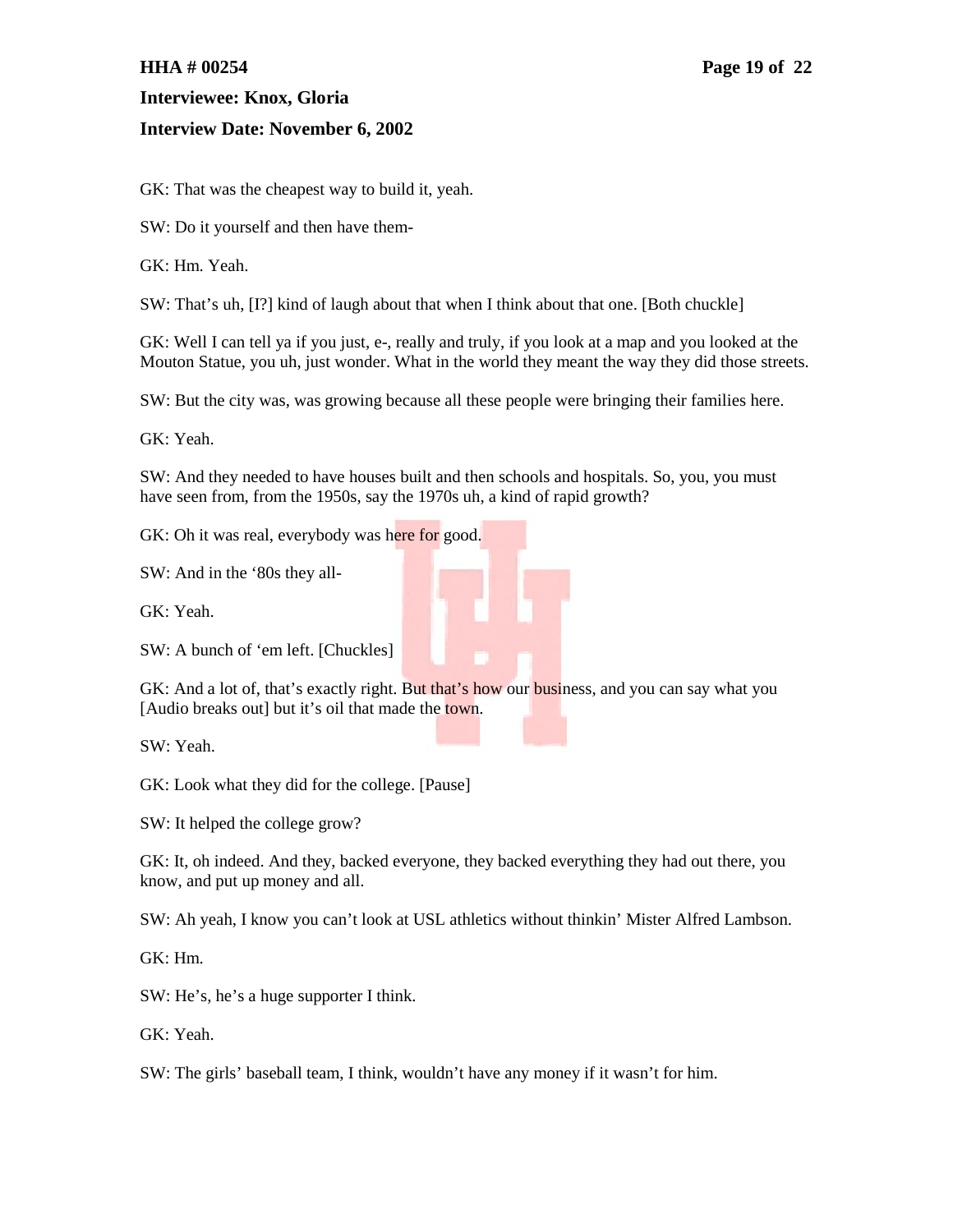### **Interview Date: November 6, 2002**

GK: I'm sure of that. But [Audio breaks out] all the oil companies supported [Audio breaks out]. And Mister Heymann did too. [Audio breaks out] He had the property, you know, that was his property.

SW: Yeah.

GK: And he gave it. [Pause] And he did it, not Herbert. Herbert, Mister Maurice didn't, didn't think Herbert knew how. [Chuckles] That must be the way the families work, I don't know.

SW: Didn't have much faith in his son, huh?

GK: No. But then after he was gone, Herbert did a real good job, so [Chuckles] he just didn't give him a change. [Audio breaks out] But the whole town is certainly uh, should be, feel an indebtedness towards the Heymanns. You can say anything you want to, but they really have made the town. The Heymanns and the Oil Center. And the oil business. And 'course now they say the college, well it is true, the college is a wonderful college and all of that. [Audio breaks out] Uh, it isn't for that reason. I mean, it's because of the others helpin' 'em.

SW: Yeah. Kind of a reciprocal-

GK: Uh hm. That's right.

SW: Oh. Um, I just have maybe just one more question. And then I'll get out of your hair. [Chuckles]

GK: [Chuckling] It doesn't make any difference.

SW: Um, while, while you were working as a female landman, you were the first here in town. As, as the years went on did you start to see any more, other female landmen come to the profession or was it always a male-dominated-

GK: No, no uh, they, they gradually hired [Audio breaks out] girls that took some courses in it, you know. But uh, the uh, 'til this day they don't pay 'em what uh, a man gets.

SW: For doin' the same type of work?

GK: Same type of work. They, they just have never, they, they better. And uh, it is a little better and all. But uh, and now [Audio breaks out] all this uh, computer stuff and all, and they're better than the men on [Audio breaks out]. And-

SW: Mister Lambson said the women are better with the details.

GK: Yeah. They are. And uh, they're much better in uh, runnin' records. And uh, they're not only faster but they do a better job than a man 'cause he, but uh, we had, and we had that [when?] uh, they were secretaries, you know, and goin', you'd send to the courthouse to run records for you. But uh [Audio breaks out] uh, but for somehow they just, they haven't [Audio breaks out] however they sure got a lot of [in as?] uh, uh, governors in the race yesterday. [Chuckles] Nine I think.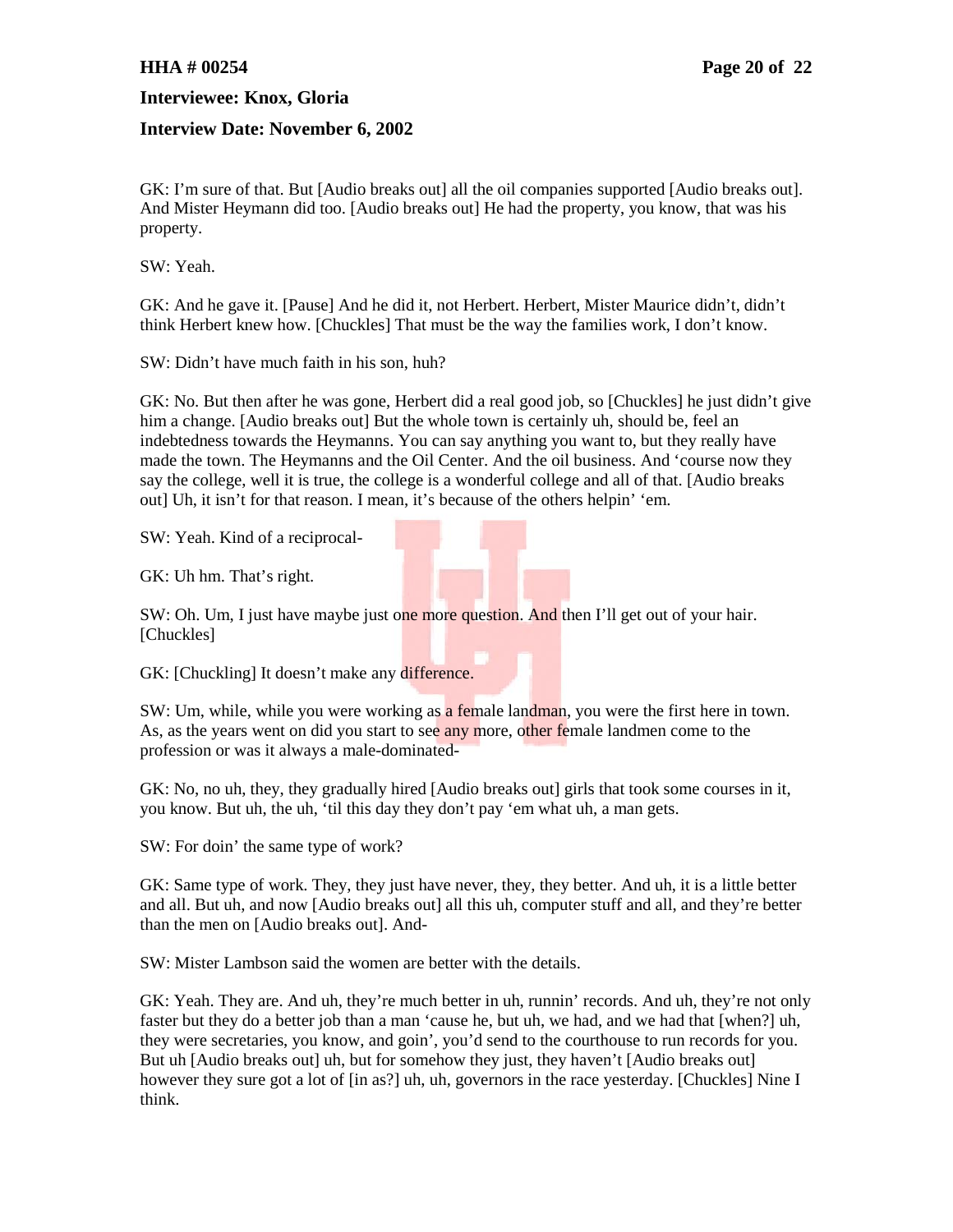### **Interview Date: November 6, 2002**

SW: I saw that.

GK: Yeah.

SW: And then we're gonna have a runoff here between uh-

GK: Uh, [Silvia?] and [Audio breaks out] No, uh, yeah, she's, no Terrell.

SW: Terrell and uh-

GK: Terrell and uh… what's the other one name?

SW: I don't know, there's been so many con-

GK: From New Orleans.

SW: So many commercials lately, we should both remember. [Audio breaks out] [Chuckles] Oh, I can see her face. Uh, Mary Landrieu.

GK: Yeah, that's who it is.

SW: Landrieu. That's it, yeah. Um, hm. That's pretty interesting. Well, I have to say do, do you want to add anything or?

GK: I don't know, I don't e-, I don't think I needed to add anything. I don't, anything you doin' it's fine, I don't care.

SW: You, you, I [Audio breaks out] my, my goal was to find out uh, somethin' about how the town changed because of the oil people-

GK: It changed, the town really changed from '35 t- [Chuckling] to, to now.

SW: To now.

GK: Yeah.

SW: You said in the beginning they [Audio breaks out] roughnecks and wh-, didn't wanna rent you a house, did that get any better?

GK: Yeah, it did later.

SW: When they saw all the money that was comin' in. [Chuckles]

GK: Oh yeah, but it, it was after, it really was more or less after the services.

SW: Hm. So things kind of changed there. I remember Mister Lambson mentioned that uh, the minute they found out w-, that he worked in the oil business they wanted to raise your rent. [Chuckles]